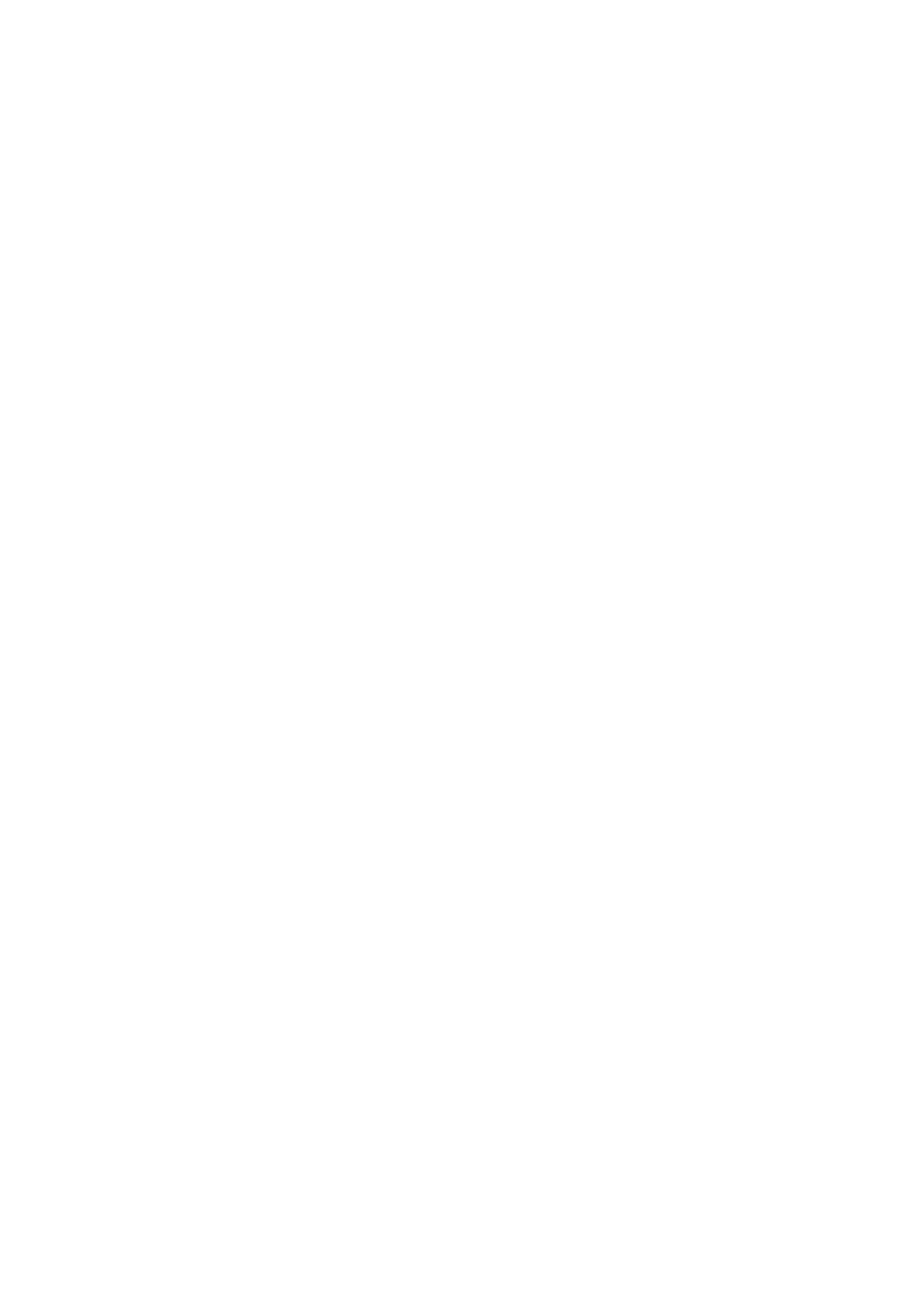#### **In the case of Matuschka and Others v. Slovakia,**

The European Court of Human Rights (Third Section), sitting as a Committee composed of:

Helen Keller, *President,*

Pere Pastor Vilanova,

Alena Poláčková, *judges,*

and Fatoş Aracı, *Deputy Section Registrar,*

Having deliberated in private on 6 June 2017,

Delivers the following judgment, which was adopted on that date:

#### PROCEDURE

1. The case originated in two applications (nos. 33076/10 and 14383/11) against the Slovak Republic lodged on 31 May 2010 and 9 February 2011 respectively with the Court under Article 34 of the Convention for the Protection of Human Rights and Fundamental Freedoms ("the Convention") by a total of thirty-seven applicants. The particulars of the applicants appear in Appendices 1 and 2.

2. The applicants were represented before the Court by Mr J. Brichta, a lawyer practising in Bratislava. The Government of the Slovak Republic ("the Government") were represented by their Agent, Ms M. Pirošíková.

3. The applicants complained under Article 1 of Protocol No. 1, both taken alone and in conjunction with Article 14 of the Convention, about restrictions which the rules governing rent control imposed on their right to peacefully enjoy their possessions.

4. On 20 December 2011 the applications were communicated to the Government.

5. The applicants and the Government each submitted written observations (Rule 59 § 1) on the admissibility, merits and just satisfaction, and replied in writing to each others' observations.

6. The Government objected to the examination of the applications by a Committee. Having considered their objection, the Court dismisses it.

7. The applicants, who are natural persons, are all Slovak nationals, with the exception of Mr G. Mayer, who is a German national. The German Government, having been informed of their right to intervene (under Article 36 § 1 of the Convention and Rule 44 § 1 (a) of the Rules of Court), did not avail themselves of this right.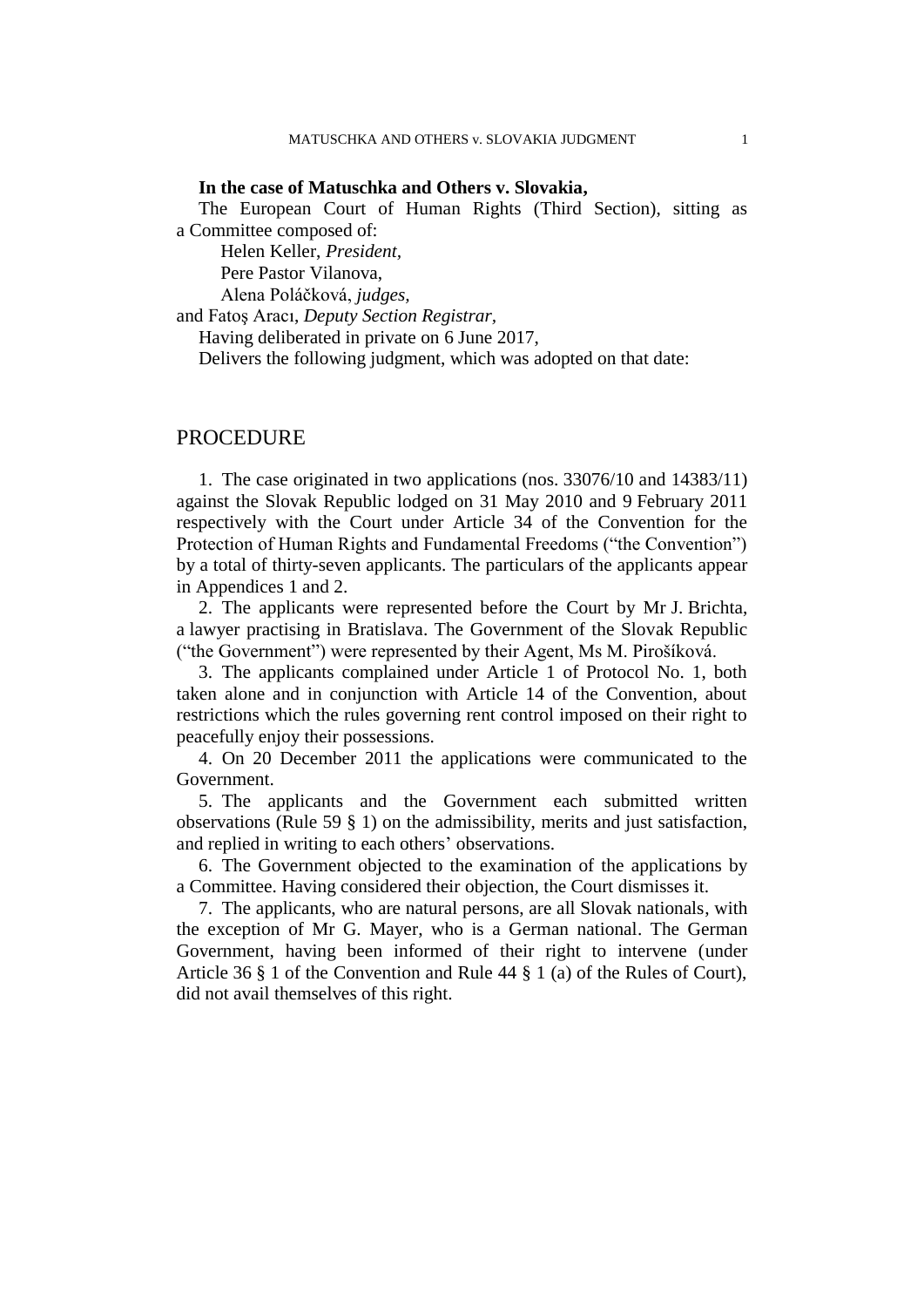## THE FACTS

#### I. THE CIRCUMSTANCES OF THE CASE

8. The applicants are owners of residential buildings which were or still are subject to the rent-control scheme. Under the relevant legislation they were obliged to let their flats to tenants for no more than the maximum amount of rent fixed by the State. The legislation precluded them from unilaterally terminating the leases or selling the flats in question to anyone other than the respective tenants. The particulars of the flats affected by the rent control are set out in Appendices 5 and 6 (columns A - F).

9. The situation of the applicants is structurally and contextually the same as that in *Bittó and Others v. Slovakia* (no. 30255/09, 28 January 2014 (merits) and 7 July 2015 (just satisfaction) and subsequently decided cases concerning the rent-control scheme in Slovakia (see *Krahulec v. Slovakia*, no. 19294/07; *Bukovčanová and Others v. Slovakia*, no. 23785/07; *Rudolfer v. Slovakia*, no. 38082/07, 5 July 2016; *Riedel and Others v. Slovakia,* nos. 44218/07, 54831/07, 33176/08, 47150/08; and *Mečiar and Others v. Slovakia*, no. 62864/09, 10 January 2017).

### II. RELEVANT DOMESTIC LAW

10. The relevant domestic law and practice governing the rent-control scheme in Slovakia and its historical background are set out in the Court's judgment in the case of *Bittó and Others*, ((merits), cited above, §§ 7-16 and 32-72).

<span id="page-3-0"></span>11. On 15 September 2011, the Termination and Settlement of Tenancy (Certain Apartments) Act (Law no. 260/2011) came into force; this legislation was enacted with a view to ending the rent-control scheme by 31 December 2016. Under the Act, owners of apartments whose rent had been regulated were entitled to give notice by 31 March 2012 of the termination of a tenancy contract and to increase rent by 20% once a year as of 2011. However, if a tenant was exposed to material hardship, he or she would be able to continue to use the apartment while still paying a regulated rent, even after the expiry of the notice period, until a new tenancy contract with a municipality had been set up. Municipalities were obliged to provide a person exposed to material hardship with a municipal apartment at a regulated rent. If a municipality did not comply with that obligation by 31 December 2016, the landlord could claim from the municipality the difference between the free-market rent and the regulated rent.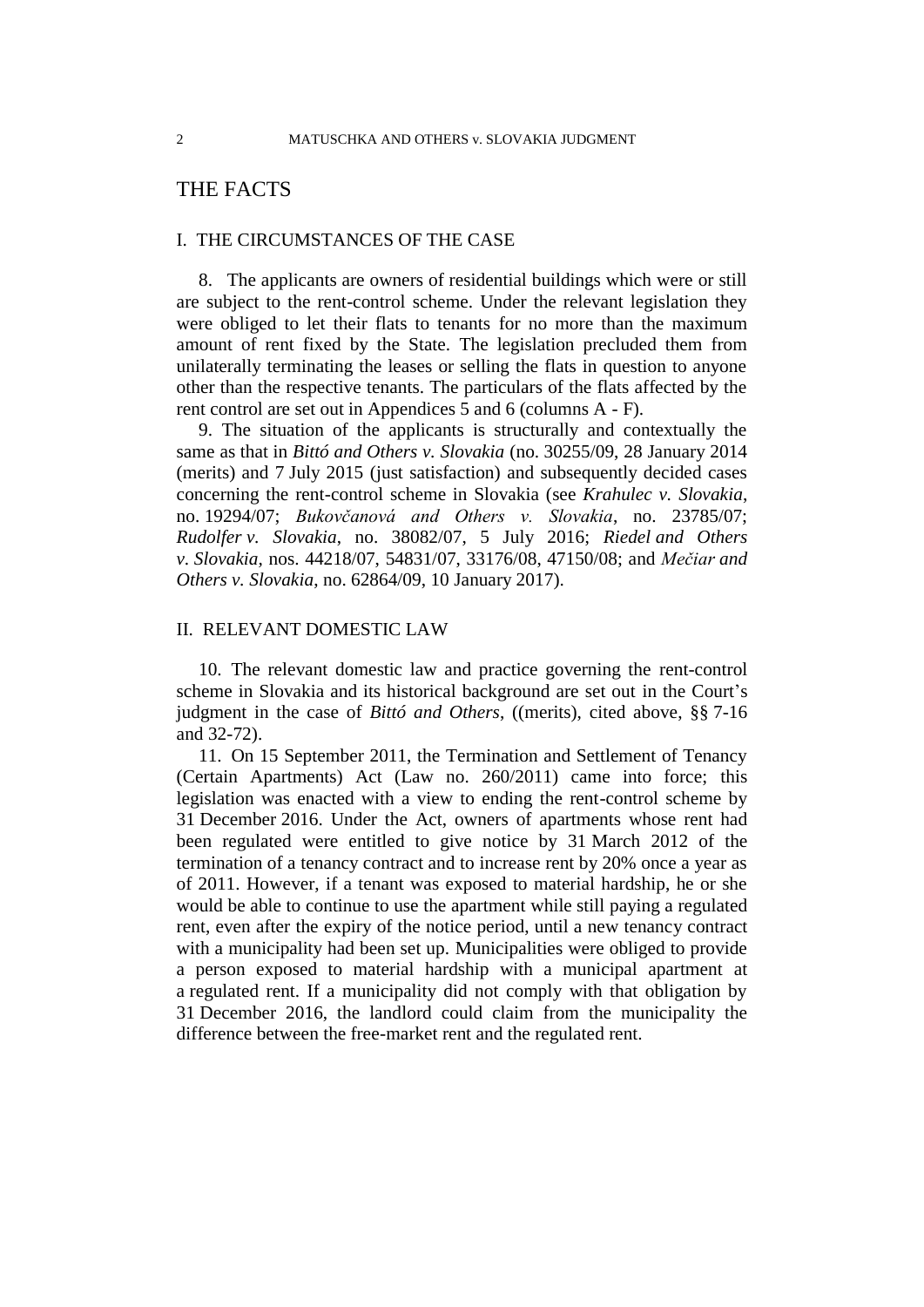## THE LAW

#### I. PRELIMINARY ISSUES

#### **A. Joinder of the applications**

12. The Court considers that given their common factual and legal background the two applications should be joined, in accordance with Rule 42 § 1 of the Rules of Court.

#### **B.** *Locus standi* **of Ms S. Andrássyová and Ms Ch. Andrássyová**

13. By a letter of 24 April 2014 the applicants' representative informed the Court that one of the applicants, Ms S. Andrássyová, had died. The letter did not contain the date of her death. The representative furthermore informed the Court that her daughter, Ms Ch. Andrássyová, wished to pursue the application in her mother's stead.

14. On 14 December 2016 the Court received the applicants' claims for just satisfaction, together with supporting documents – including an inheritance certificate dated 30 March 2011 giving the date of Ms S. Andrássyová's death as 6 April 2010 (that is to say before the lodging of the application in question on 31 May 2010). Before her death, on 3 March 2010, she had authorised the representative to represent her in the proceedings before the Court. The representative provided no explanation linked to the urgency of the matter or otherwise for lodging the application after Ms S. Andrásysová's death.

15. At the outset, the Court reiterates that under Rule 47 § 7 of the Rules of Court the applicants are obliged to inform the Court of any change of circumstances relevant to the application and to provide the Court with complete relevant information. A failure to comply with these requirements may result in the Court's declaring inadmissible any application on account of an abuse of the right of individual application within the meaning of Article 35 § 3 (a) of the Convention (see *Gross v. Switzerland* [GC], no. 67810/10, § 28, ECHR 2014, and *Buzinger v. Slovakia* (dec.), no. 32133/10, § 17, 16 June 2015). In the present case, however, there is no need to determine whether the failure to inform the Court of the exact date of Ms S. Andrássyová's death amounted to an abuse of the right of individual application, because this part of the application is in any event inadmissible for the following reasons.

16. The Court notes that an application cannot be brought in the name of a deceased person, since a deceased person is unable, even through a representative, to lodge an application with the Court (see *Kaya and Polat v. Turkey* (dec.), nos. 2794/05 and 40345/05, 21 October 2008). The Court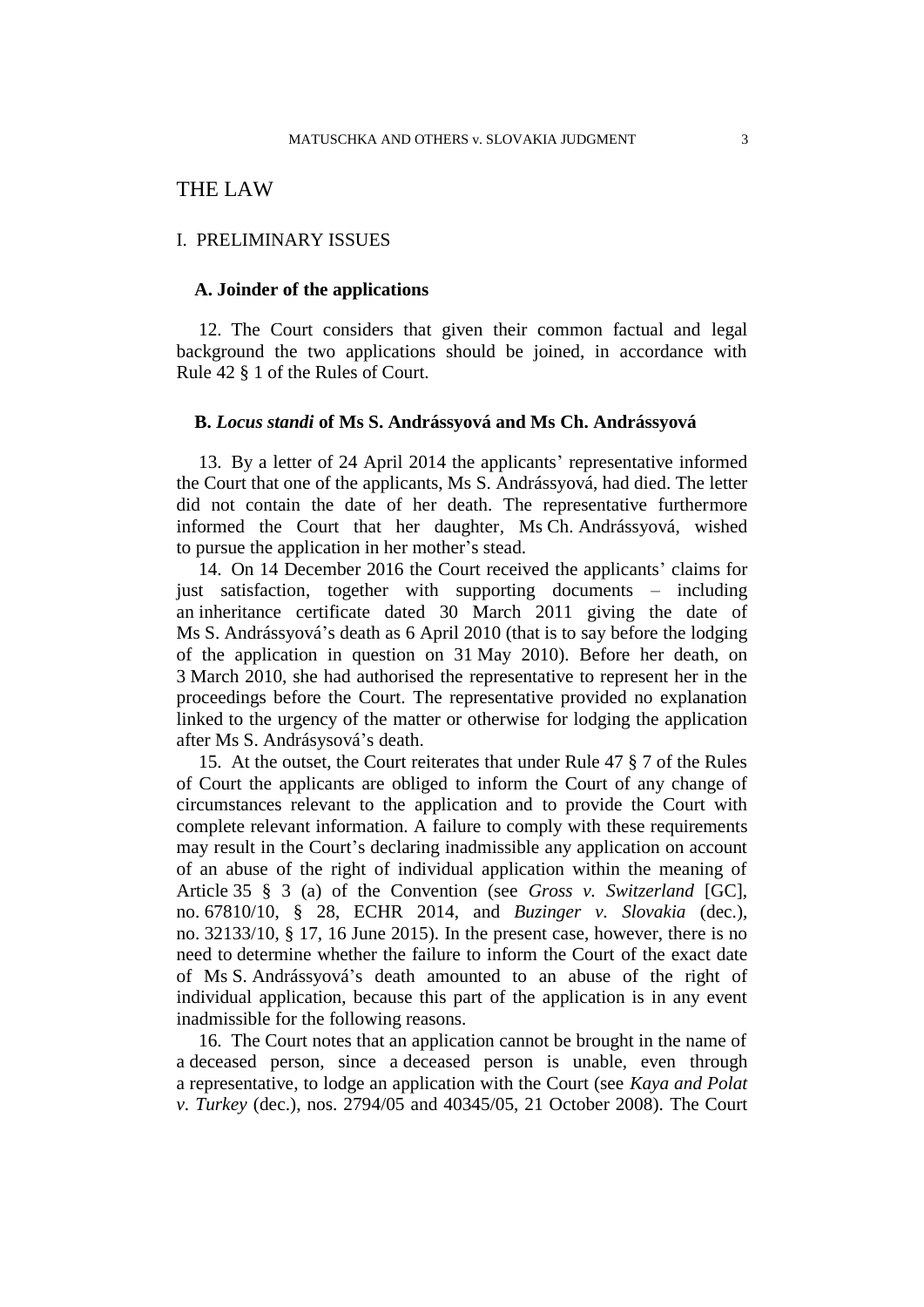therefore considers that Ms S. Andrássyová could have not validly brought an application before the Court and that the application lodged on her behalf must be rejected as incompatible *ratione personae* with the provisions of the Convention (see *Aizpurua Ortiz and Others v. Spain*, no. 42430/05, § 30, 2 February 2010).

17. As to the *locus standi* of Ms S. Andrássyová's daughter, Ms Ch. Andrássyová (who has expressed her intention to pursue the application in her mother's stead), the Court notes that it is not possible to pursue an application which was not validly brought before the Court. The present situation is to be distinguished from cases where the application was first validly introduced by an applicant who subsequently died during the proceedings before the Court and his or her heirs were then allowed to pursue that application (see *Bittó and Others*, cited above, §§ 73-74, 28 January 2014). In the present case, no valid application was lodged by the original applicant; neither did Ms Ch. Andrássyová lodge an application on her or her mother's behalf. In such circumstances the Court cannot accept her standing to continue the present proceedings in her mother's stead and must declare this part of the application incompatible *ratione personae* with the provisions of the Convention. Accordingly, the part of the application regarding the claims of Ms S. Andrássyová must be rejected under Article 35 §§ 3 and 4 of the Convention. This conclusion is without prejudice to Ms Ch. Andrássyová's standing to pursue her Convention rights and freedoms by lodging an application of her own.

### **C.** *Locus standi* **of Mr J. Soročin and Ms K. Šináková**

18. The applicants' representative also informed the Court that further applicants, Ms E. Soročinová and Mr F. Kruml, had died on 8 November 2012 and 17 March 2017, respectively. The son and heir of the former, Mr J. Soročin, expressed the wish to pursue the application in his mother's stead while the daughter of the latter, Ms K. Šináková, expressed a similar wish as far as the application had been introduced by her father.

19. The Government did not object but pointed out that no evidence had been submitted to show that Ms Šináková actually was the heir of Mr Kruml.

20. The Court notes that Ms E. Soročinová and Mr F. Kruml died after having lodged the application in question. As the present application concerns a property right which is, in principle, transferable to the next of kin of a deceased person, the Court considers that Mr J. Soročin has standing to continue the present proceedings in Ms E. Soročinová's stead. As to Ms K. Šináková, it notes that she herself is one of the applicants in the present application and that no doubt has been cast on her being the daughter of the late applicant, Mr. F. Kruml. In these circumstances, the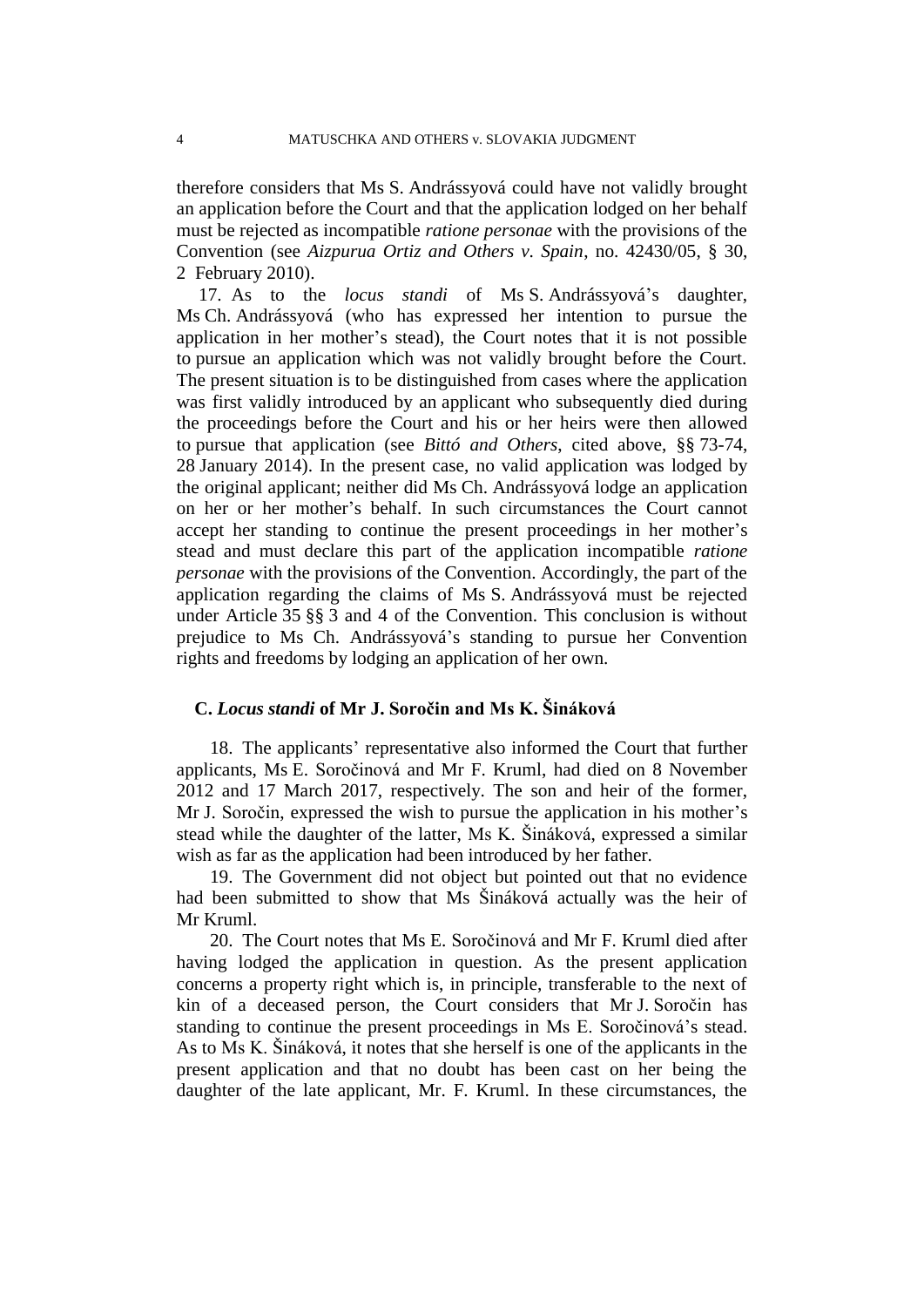Court is prepared to accept that she has standing to continue the present proceedings in his stead (see *Bittó and Others* (merits), cited above, § 74).

#### II. ADMISSIBILITY

#### **A. Compliance with the six-month time-limit**

21. According to the information submitted by the applicants, rent control ceased to apply in respect of certain flats, and certain applicants ceased being owners of some of the flats more than six months before the lodging of the present applications on 31 May 2010 and 9 February 2011, respectively. Those applicants, the property concerned and the relevant dates are specified in Appendices 3 and 4.

22. Those applicants argued that their situation constituted a continuing situation, despite the fact that rent control no longer applied to the property in question or that they were no longer owners of that property, because they had never been compensated for losses caused by the rent-control scheme. In addition, some of the applicants had sold or donated the property to other family members and perceived such a situation as constituting a continuing situation within the family.

23. The Government disagreed. They maintained that it was irrelevant whether the property had been transferred to family members because the original owners had had the opportunity to file an application with the Court during the entire period of the duration of their ownership rights but had failed to do so.

24. Under Article 35 § 1 of the Convention, the Court may only deal with a matter "within a period of six months from the date on which the final decision was taken". Where the alleged violation constitutes a continuing situation in respect of which no domestic remedy is available (such as the application of the rent-control scheme in the present case, where the six-month period starts to run from the end of the situation concerned – see *Bittó and Others* (merits), cited above, § 75). The purpose of this rule is to maintain legal certainty by ensuring that cases raising issues under the Convention are examined within a reasonable time and to mark out the temporal limit of the supervision exercised by the Court and signal, both to individuals and State authorities, the period beyond which such supervision is no longer possible (*Sabri Güneş v. Turkey* [GC], no. 27396/06, § 40, 29 June 2012).

<span id="page-6-0"></span>25. Applying the above-mentioned criteria to the present case, the Court notes that the situation complained of ended for the above-mentioned applicants at the moment when the rent control ceased to apply to their property or when they transferred the property to another person (irrespective of whether or not it was transferred to a family member). In the absence of an effective domestic remedy, including a compensatory remedy,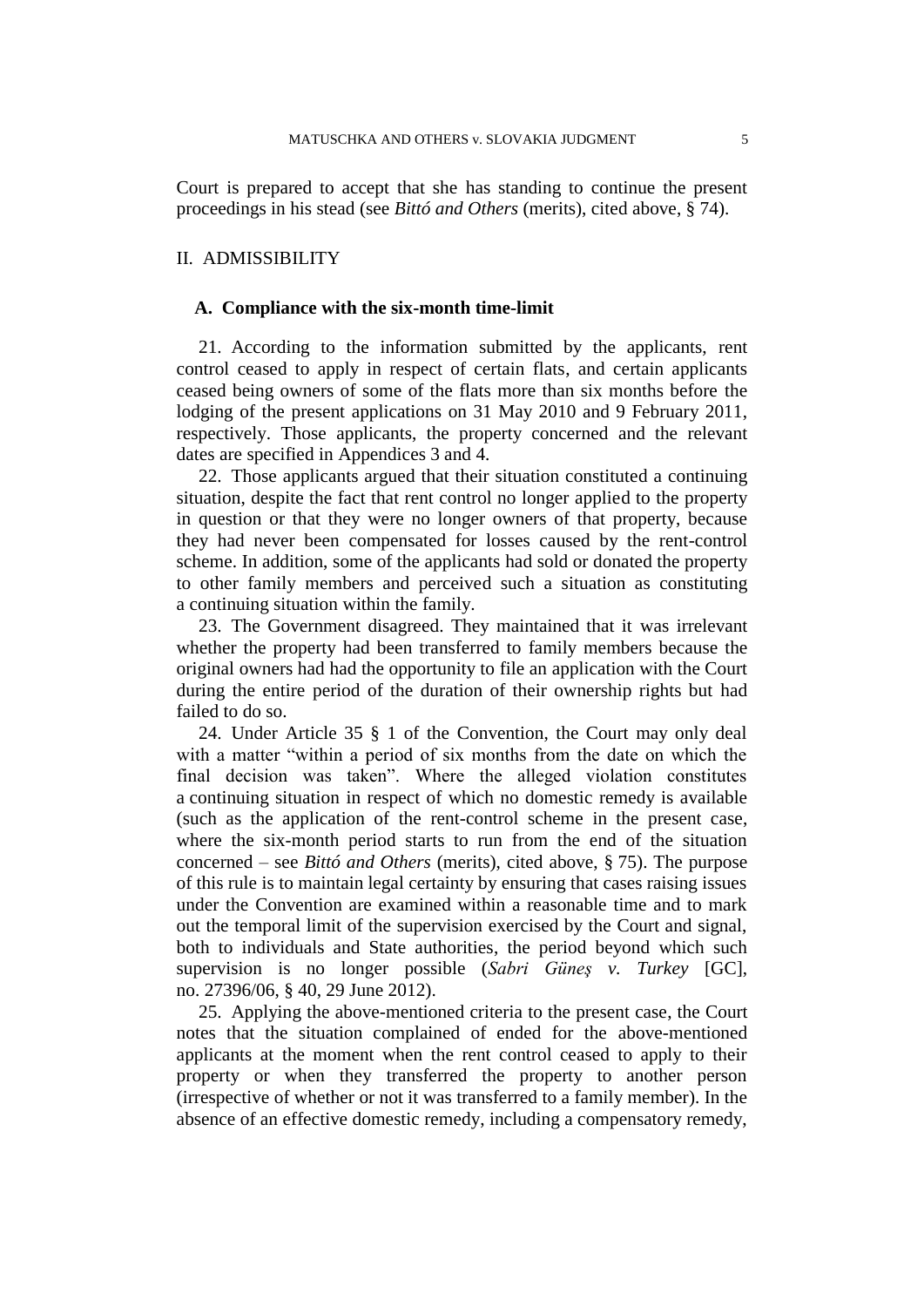these applicants had six months from that moment to lodge an application with the Court. Because they failed to do so, the Court concludes that, to the extent that they allege a breach of their rights as a result of the application of the rent-control scheme in respect of the flats listed in Appendices 3 and 4, they have failed to respect the time-limit of six months laid down in Article 35 § 1 of the Convention. It follows that this part of the application was introduced out of time and must be rejected, in accordance with Article 35 §§ 1 and 4 of the Convention (see *Bukovčanová and Others*, cited above).

### **B. Alleged violation of Article 13 of the Convention, taken together with Article 1 of Protocol No. 1**

26. The applicants complained that they had no effective remedy available as regards their complaint under Article 1 of Protocol No. 1. They alleged a breach of Article 13 of the Convention, which provides as follows:

"Everyone whose rights and freedoms as set forth in [the] Convention are violated shall have an effective remedy before a national authority notwithstanding that the violation has been committed by persons acting in an official capacity."

27. The Court has already dealt with this issue in *Krahulec v. Slovakia*  $((dec.)$  no. 19294/07, 7 June 2011). Just as in that case, it has not been disputed by the parties in the present case that the breach of Article 1 of Protocol No. 1 stemmed from the legal framework governing the rent-control scheme in Slovakia. The Court reiterates that Article 13 cannot be interpreted as requiring a remedy against the state of domestic law (see *Krahulec v. Slovakia,* (dec.), cited above, with further references). It follows that this complaint is manifestly ill-founded and must be rejected, in accordance with Article 35 §§ 3 and 4 of the Convention.

28. The Court notes that the remaining complaints are not manifestly ill-founded within the meaning of Article 35 § 3 of the Convention. It further notes that they are not inadmissible on any other grounds. They must therefore be declared admissible.

### III. MERITS

#### **A. Alleged violation of Article 1 of Protocol No. 1**

29. The applicants complained that their right to the peaceful enjoyment of their possessions had been breached as a result of the implementation of the rules governing rent control that applied to their property. They relied on Article 1 of Protocol No. 1 to the Convention, which reads as follows:

"Every natural or legal person is entitled to the peaceful enjoyment of his possessions. No one shall be deprived of his possessions except in the public interest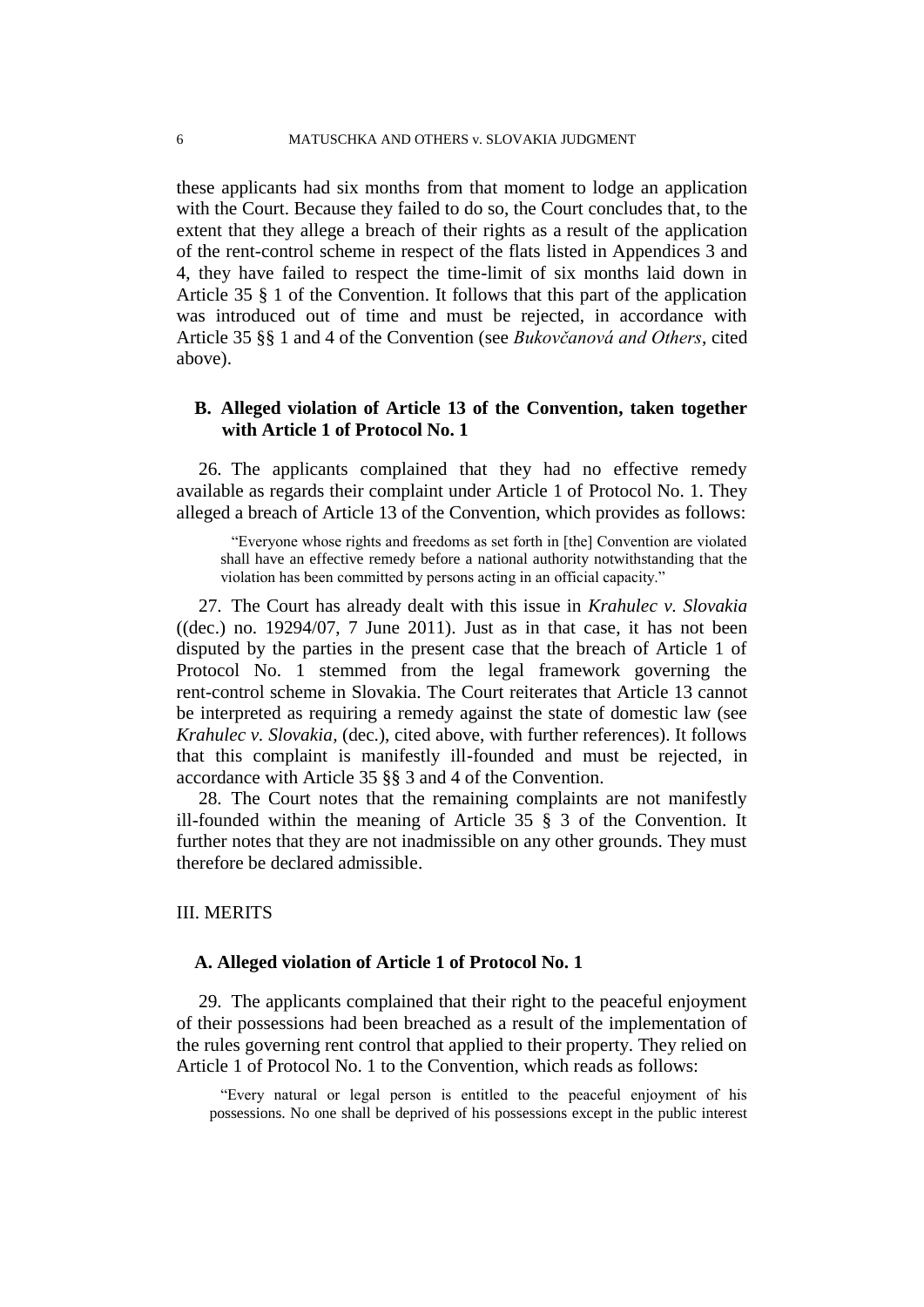and subject to the conditions provided for by law and by the general principles of international law.

The preceding provisions shall not, however, in any way impair the right of a State to enforce such laws as it deems necessary to control the use of property in accordance with the general interest or to secure the payment of taxes or other contributions or penalties."

30. The applicants argued that the restrictions applied to the use of their property by the rent-control scheme imposed a disproportionate burden on their ownership rights. The rent which they were allowed to charge for letting their property was disproportionately low compared with similar flats to which the rent-control scheme did not apply, and despite a number of increases in the regulated rent, this remained much lower than the market rent. They supported their arguments with expert opinions. Furthermore, the legislation adopted with a view to eliminating the rent-control scheme did not provide for compensation for owners of residential buildings in their position.

31. The Government conceded that the rent-control scheme had resulted in a restriction on the use of the applicants' property, but argued that it had been in accordance with the law and had pursued the legitimate aim of protecting tenants against unaffordable increases in rent. As to the requirement of proportionality, they challenged the method used by the experts to calculate market rent for the purpose of the expert opinions submitted by the applicants and argued that the restrictions imposed on the applicants' property had not been disproportionate. They submitted their own expert opinion, which set out the average monthly market rent for flats comparable to those of the applicants. Lastly, they maintained that the situation had been resolved by the legislation adopted in 2011, which prescribed the elimination of all rent control by the end of 2016.

32. The relevant case-law of the Court is summarised in *Bittó and Others* ((merits), cited above, §§ 94-100, with further references).

33. In *Bittó and Others* and subsequent rent control cases (see, among others, *Bukovčanová and Others,* cited above), the Court found (i) that the rent-control scheme had amounted to an interference with the applicants' property, (ii) that that interference had constituted a means of State control of the use of their property to be examined under the second paragraph of Article 1 of Protocol No. 1, (iii) that it had been "lawful" within the meaning of that Article, (iv) that it had pursued a legitimate social policy aim, and (v) that it had been "in accordance with the general interest", as required by the second paragraph of that Article (see *Bittó and Others* (merits), cited above, §§ 101-104).

34. As to the requirement of proportionality, the Court noted in *Bittó and Others* and subsequent rent control cases that regardless of the difference in the calculation methods on which the parties relied the evidence submitted by both parties was sufficient to conclude that the regulated rent had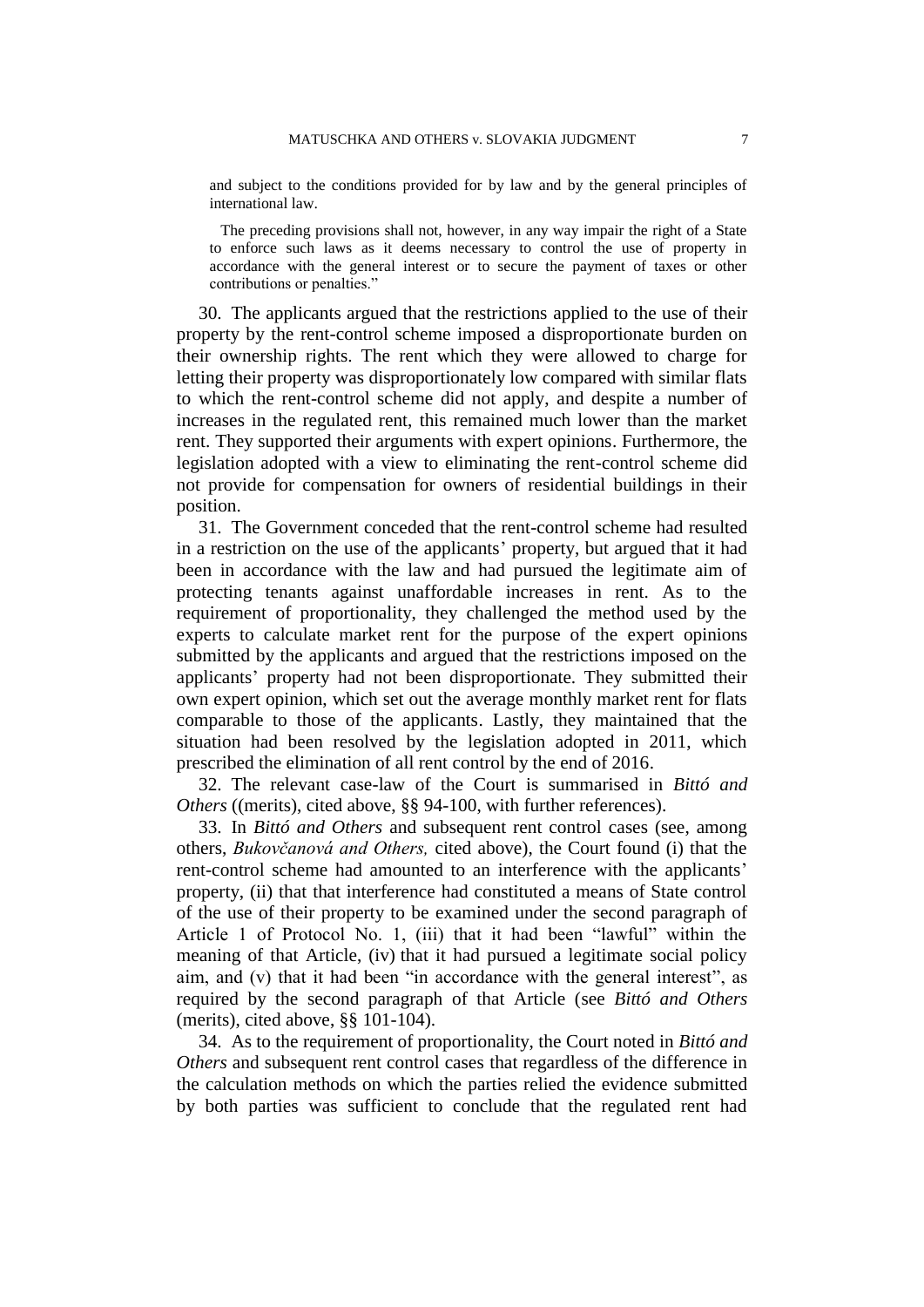remained considerably lower than the market rent, even after several increases in the regulated rent provided for by the relevant legislation (see *Bittó and Others*, cited above, § 113*,* and *Mečiar and Others*, cited above, § 26, 10 January 2017). In *Bittó and Others*, the Court also took into account the fact that the legislation allowing for gradual increases in the regulated rent did not serve as a basis for obtaining compensation for the use of the property under the rent-control scheme with any retrospective effect (see *Bukovčanová and Others,* cited above, § 42). The Court concluded that in implementing the rent-control scheme the authorities had failed to strike the requisite fair balance between the general interests of the community and the protection of the applicants' property rights, as a result of which there had been a violation of their rights under Article 1 of Protocol No. 1 (*Bittó and Others*, (merits), cited above, § 116).

35. The Court observes that the present case follows the pattern of *Bittó and Others* and subsequent rent control cases. The Government voiced the same objections regarding the proportionality of the interference in question as it did in *Bittó and Others* and have not put forward any fact or argument capable of persuading the Court to reach a different conclusion in the present case. Having regard to its well-established case-law on the subject, the Court considers that there has been a violation of Article 1 of Protocol No. 1.

## **B. Alleged violation of Article 14 of the Convention, taken together with Article 1 of Protocol No. 1**

36. The applicants maintained that the restrictions imposed under the rent-control scheme amounted to discriminatory treatment. The Court considers it appropriate to examine this complaint under Article 14 of the Convention, in conjunction with Article 1 of Protocol No. 1. Article 14 reads:

"The enjoyment of the rights and freedoms set forth in [the] Convention shall be secured without discrimination on any ground such as sex, race, colour, language, religion, political or other opinion, national or social origin, association with a national minority, property, birth or other status."

37. The Government disagreed and argued that the applicants' situation was not similar in any relevant respect to that of owners of buildings to which the rent-control scheme did not apply.

38. The Court dealt with essentially the same complaint in *Bittó and Others* ((merits), cited above, §§ 120-25) and found that in view of its conclusion that there had been a breach of the applicants' rights under Article 1 of Protocol No. 1, no separate issue arose under Article 14 of the Convention. The Court sees no reason to hold otherwise in the present case. Accordingly, it is not necessary to examine the merits of the applicants' complaint under those provisions.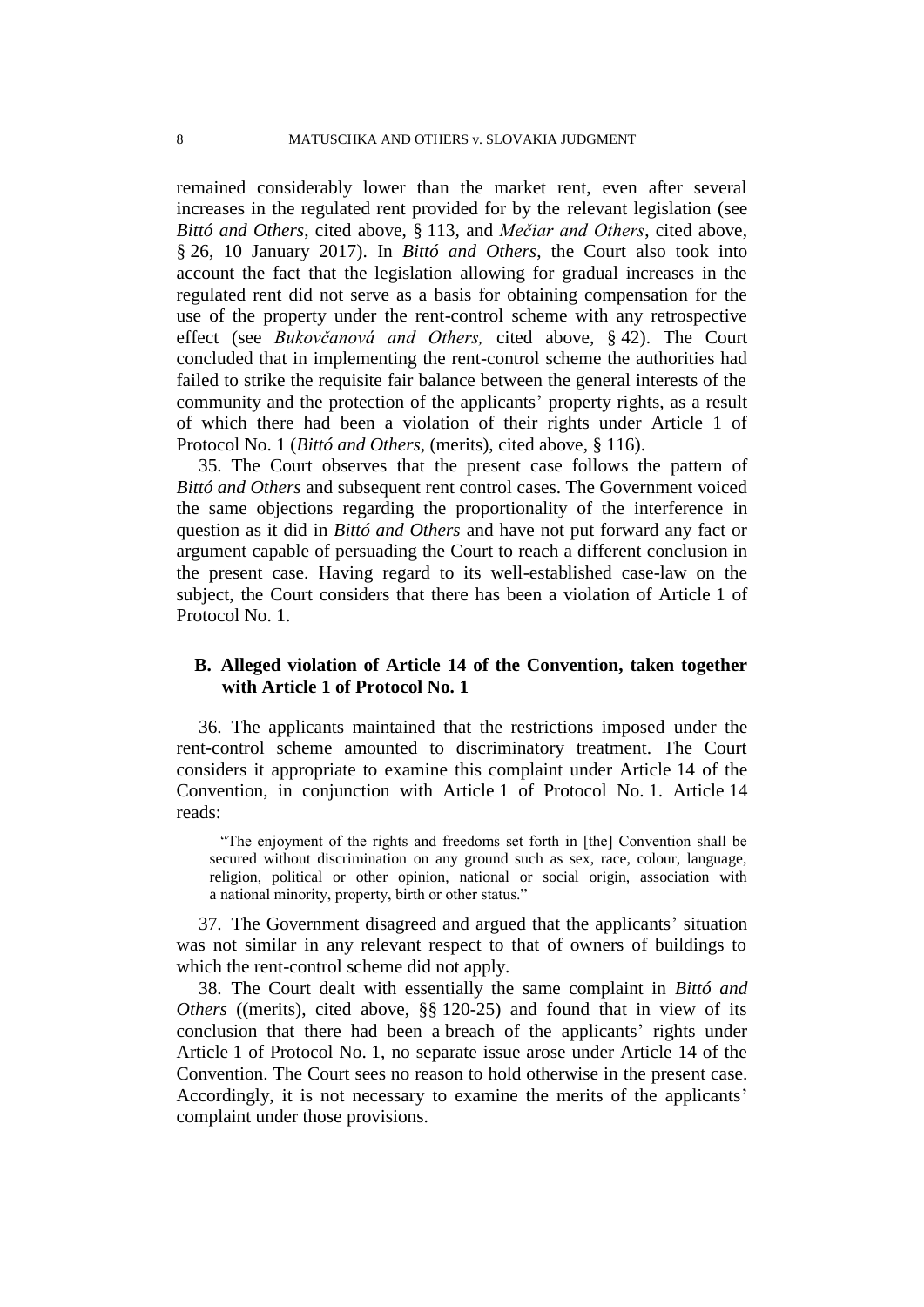#### IV. APPLICATION OF ARTICLE 41 OF THE CONVENTION

39. Article 41 of the Convention provides:

"If the Court finds that there has been a violation of the Convention or the Protocols thereto, and if the internal law of the High Contracting Party concerned allows only partial reparation to be made, the Court shall, if necessary, afford just satisfaction to the injured party."

#### **A. Damage**

40. The applicants claimed compensation for the pecuniary damage which they had suffered as a result of the obligation to let their flats under the conditions imposed by the rent-control scheme. For the period between 18 March 1992 and 31 December 2016, the amounts claimed were based on opinions prepared by experts and determined as the difference between the market rent applicable to similar dwellings and the regulated rent which the applicants had been allowed to charge throughout the period of their ownership of the property in question and the application of the rent-control scheme. The amounts claimed included the property in respect of which the application was declared inadmissible (see paragraph [25](#page-6-0) above). Those sums were then increased by the default interest applicable under Slovak law. The individual applicants' claims are set out in Appendices 5 and 6 (column G). In addition, the applicants claimed EUR 50,000 each in respect of non-pecuniary damage. They supported their claims by submitting statements in which they described the difficulties they had experienced as a result of the application of the rent-control scheme to their property, and in some cases they also described the circumstances under which the property had been taken away from them or their predecessors under the previous regime.

41. The Government objected to the applicants' claims in respect of pecuniary and non-pecuniary damage as being manifestly overstated. They also contested the method by which the experts hired by the applicants had determined the alleged pecuniary damage.

42. The applicable case-law principles are summarised in *Bittó and Others v. Slovakia* (just satisfaction), no. 30255/09, §§ 20-29, 7 July 2015). In line with its findings in that case, the Court acknowledges that the applicants must have sustained damage, for which they are to be compensated with an aggregate sum covering all heads of damage. As to the scope of the applicants' claim, the Court points out that any such compensation may only be befitting in respect of the part of the application that, having previously been declared admissible, has given rise to a finding of a violation of the applicants' Convention rights.

43. In determining the scope of the award, the Court refers to the criteria further developed in *Bukovčanová and Others* (cited above, § 51). As in that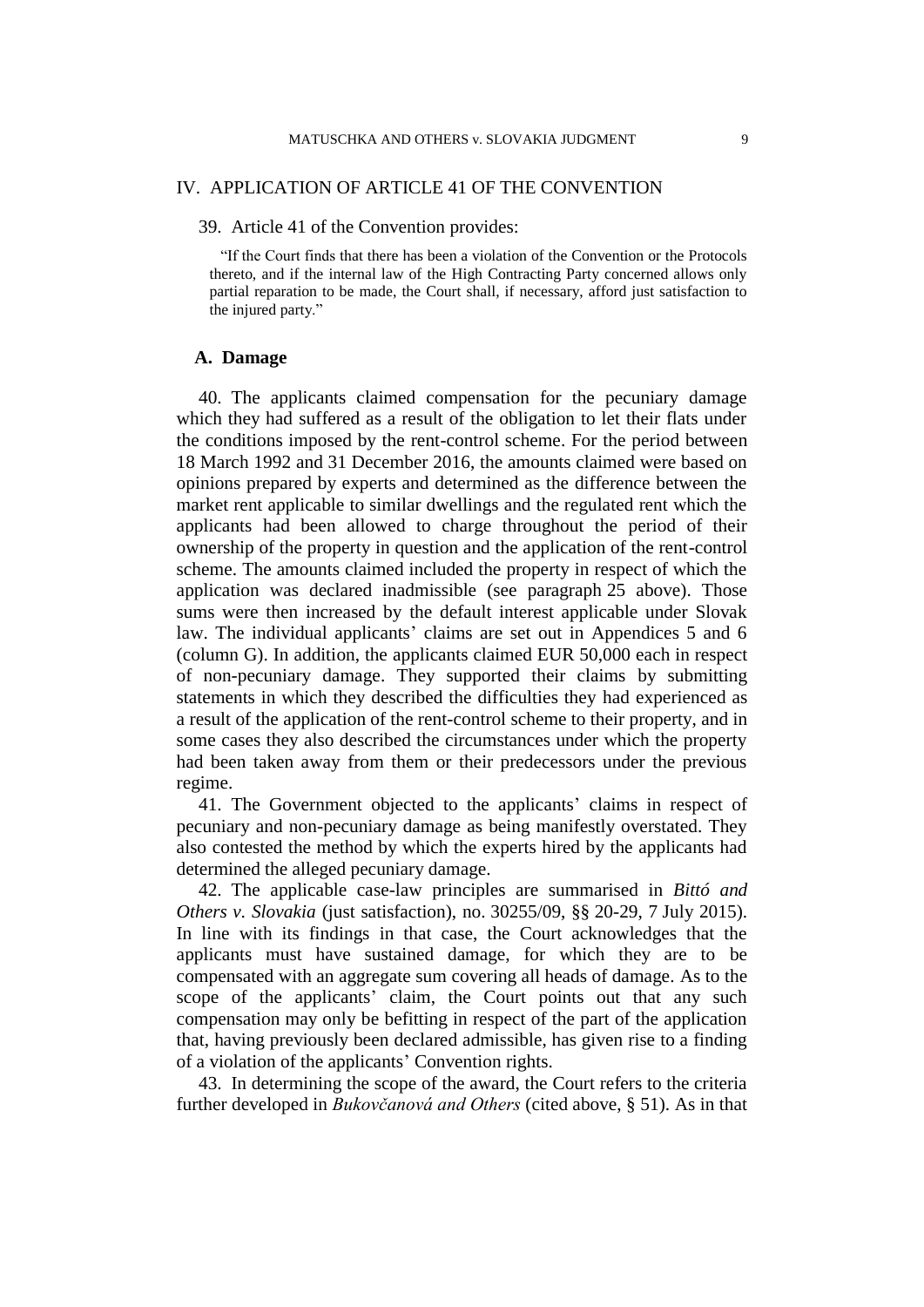case, the Court will take into account all the circumstances, including (i) the purpose and the context of the rent control and the level of the awards in *Bittó and Others* (cited above), (ii) the size of the property in question, (iii) the duration of the application of the rent-control scheme in relation to each individual part of the property, (iv) its location, and (v) the ownership shares of the respective applicants in the property.

44. As to the temporal scope of the applicants' claims, the Court notes first of all that they have defined it with reference to a period ending on 31 December 2016. It further observes that under Law no. 260/2011 the owners of property which remained subject to rent control after 31 December 2016 are entitled to claim from the municipality in question the difference between the free-market rent and the regulated rent for that property (see paragraph [11](#page-3-0) above). The Court finds that, in such circumstances and in the absence of arguments from the parties to the contrary, there is no scope for just-satisfaction awards for the period subsequent to 31 December 2016 (see, *mutatis mutandis, Silášová and Others v. Slovakia*, no. 36140/10, § 64, 28 June 2016).

45. In the light of the above, the Court finds it appropriate to award:

<span id="page-11-0"></span>(i) the applicants in application no. 33076/10 aggregate sums covering all heads of damage specified in respect of each individual applicant in Appendix 5 (column H) – a total amount of EUR  $697,030$  – plus any tax that may be chargeable on those amounts;

(ii) the applicants in application no. 14383/11 aggregate sums covering all heads of damage specified in respect of each individual applicant in Appendix 6 (column H) – a total amount of EUR  $552,900$  – plus any tax that may be chargeable on those amounts.

<span id="page-11-1"></span>46. The award in respect of pecuniary and non-pecuniary damage totals EUR 1,249,930, plus any tax that may be chargeable in respect of this amount.

#### **B. Costs and expenses**

47. The applicants claimed:

(i) EUR 78,612.05 (no. 33076/10) and EUR 65,871.86 (no. 14383/11) in legal costs in respect of their representation in the proceedings before the Court;

(ii) EUR 88,088.88 (no. 33076/10) and EUR 81,166.89 (no. 14383/11) for the preparation of the expert opinions submitted to the Court; and

(iii) EUR 330 (no. 33076/10) and EUR 180 (no. 14383/11) for translation costs.

48. They supported their claims under (i) by submitting legal agreements and solemn declarations signed by the applicants regarding their obligation to pay legal fees to the legal representatives after the Court's ruling; claims under (ii) by submitting invoices issued by the experts and solemn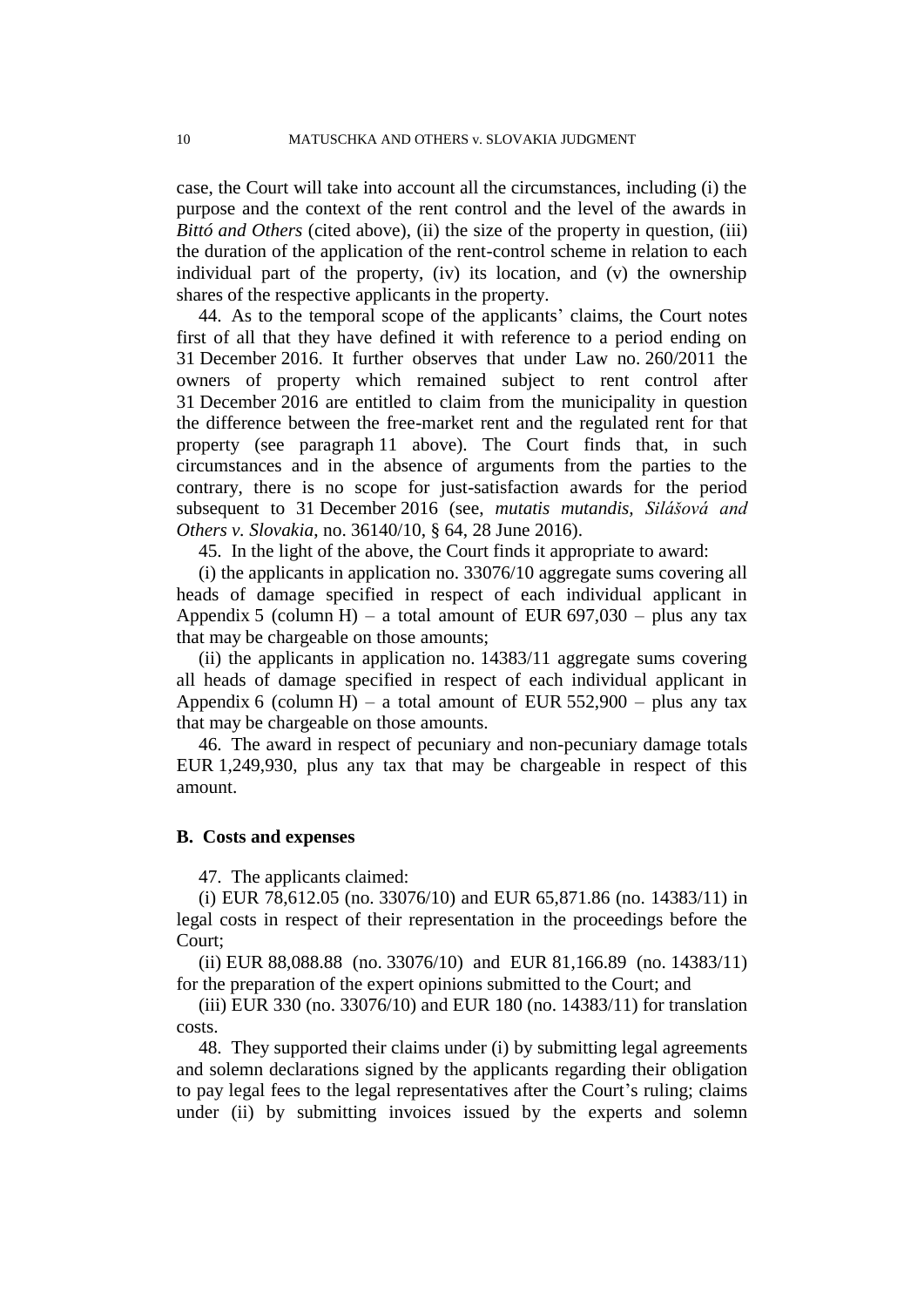declarations signed by the applicants regarding their obligation to cover the expert costs after the Court's ruling; and claims under (iii) by submitting the relevant invoices.

49. The Government contested the claims under (i) and (ii) as being clearly excessive. They did not object to the amount in respect of translation costs.

<span id="page-12-0"></span>50. Regard being had to the documents in its possession and to its case-law (see *Mečiar and Others,* cited above, § 45), the Court considers it reasonable to award the following sums:

(i) EUR 1,000 to each applicant whose application is not being declared inadmissible in respect of legal costs for representation in the proceedings before the Court **–** namely EUR 18,000 jointly in application no. 33076/10, and EUR 14,000 jointly in application no. 14383/11;

(ii) 25% of the total sum claimed in respect of the expert opinions on the rental value of individual flats **–** namely EUR 22,022 jointly in application no. 33076/10, and EUR 20,292 jointly in application no. 14383/11. These amounts are to be apportioned *pro rata* among the applicants according to the respective costs of the individual expert opinions that they submitted;

(ii) EUR 330 jointly in application no. 33076/10, and EUR 180 jointly in application no. 14383/11 for translation costs.

<span id="page-12-1"></span>51. The award in respect of costs and expenses therefore totals EUR 74,824, plus any tax that may be chargeable to the applicants.

#### **C. Default interest**

52. The Court considers it appropriate that the default interest rate should be based on the marginal lending rate of the European Central Bank, to which should be added three percentage points.

### FOR THESE REASONS, THE COURT, UNANIMOUSLY,

- 1. *Decides* to join the applications;
- 2. *Holds* that Ms Ch. Andrássyová does not have standing to continue the present proceedings in her mothers's stead, that Mr J. Soročin has standing to continue the present proceedings in Ms E. Soročinová's stead and that Ms K. Šináková has standing to continue the present proceedings in Mr F. Kruml's stead;
- 3. *Declares* the applications inadmissible in so far as they concern the application of the rent-control scheme to the property indicated in Appendices 3 and 4, in so far as they concern the claims of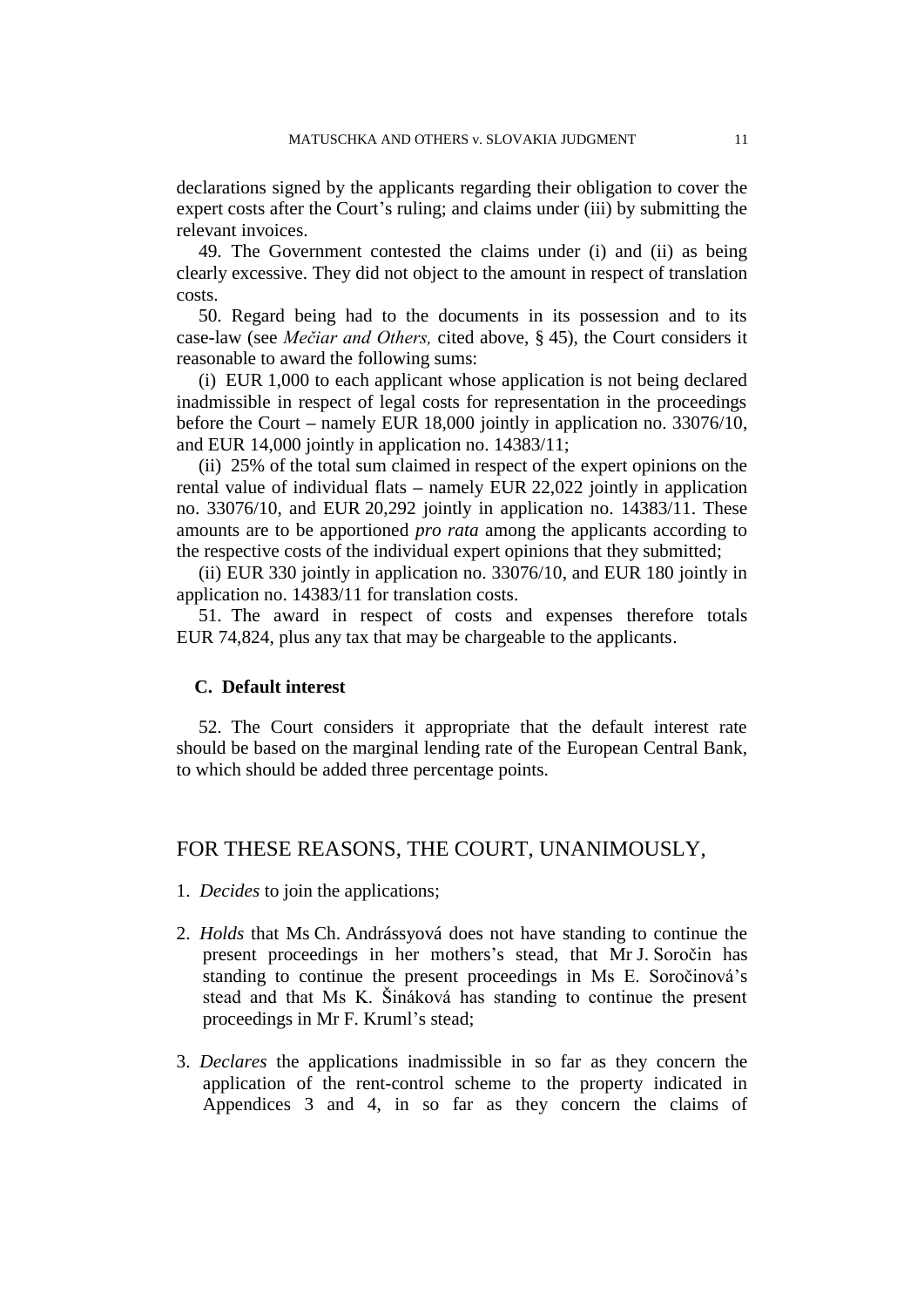Ms S. Andrássyová, and in so far they concern the complaint under Article 13 of the Convention in conjunction with Article 1 of Protocol No. 1, and the remainder of the applications admissible;

- 4. *Holds* that there has been a violation of Article 1 of Protocol No. 1 to the Convention;
- 5. *Holds* that it is not necessary to examine the merits of applicants' complaint under Article 14 of the Convention, taken in conjunction with Article 1 of Protocol No. 1;
- 6. *Holds*

(a) that the respondent State is to pay the applicants, within three months, the following amounts:

(i) EUR 1,249,930 (one million two hundred and forty-nine thousand nine hundred and thirty euros), plus any tax that may be chargeable, in respect of pecuniary and non-pecuniary damage (paragraphs [45](#page-11-0) and [46\)](#page-11-1);

(ii) EUR 74,824 (seventy-four thousand eight hundred and twenty-four euros), plus any tax that may be chargeable to the applicants, in respect of costs and expenses (paragraphs [50](#page-12-0) and [51\)](#page-12-1);

(b) that from the expiry of the above-mentioned three months until settlement simple interest shall be payable on the above amounts at a rate equal to the marginal lending rate of the European Central Bank during the default period, plus three percentage points;

7. *Dismisses* the remainder of the applicants' claim for just satisfaction.

Done in English, and notified in writing on 27 June 2017, pursuant to Rule 77 §§ 2 and 3 of the Rules of Court.

Fatos Aracı **Helen Keller** Deputy Registrar President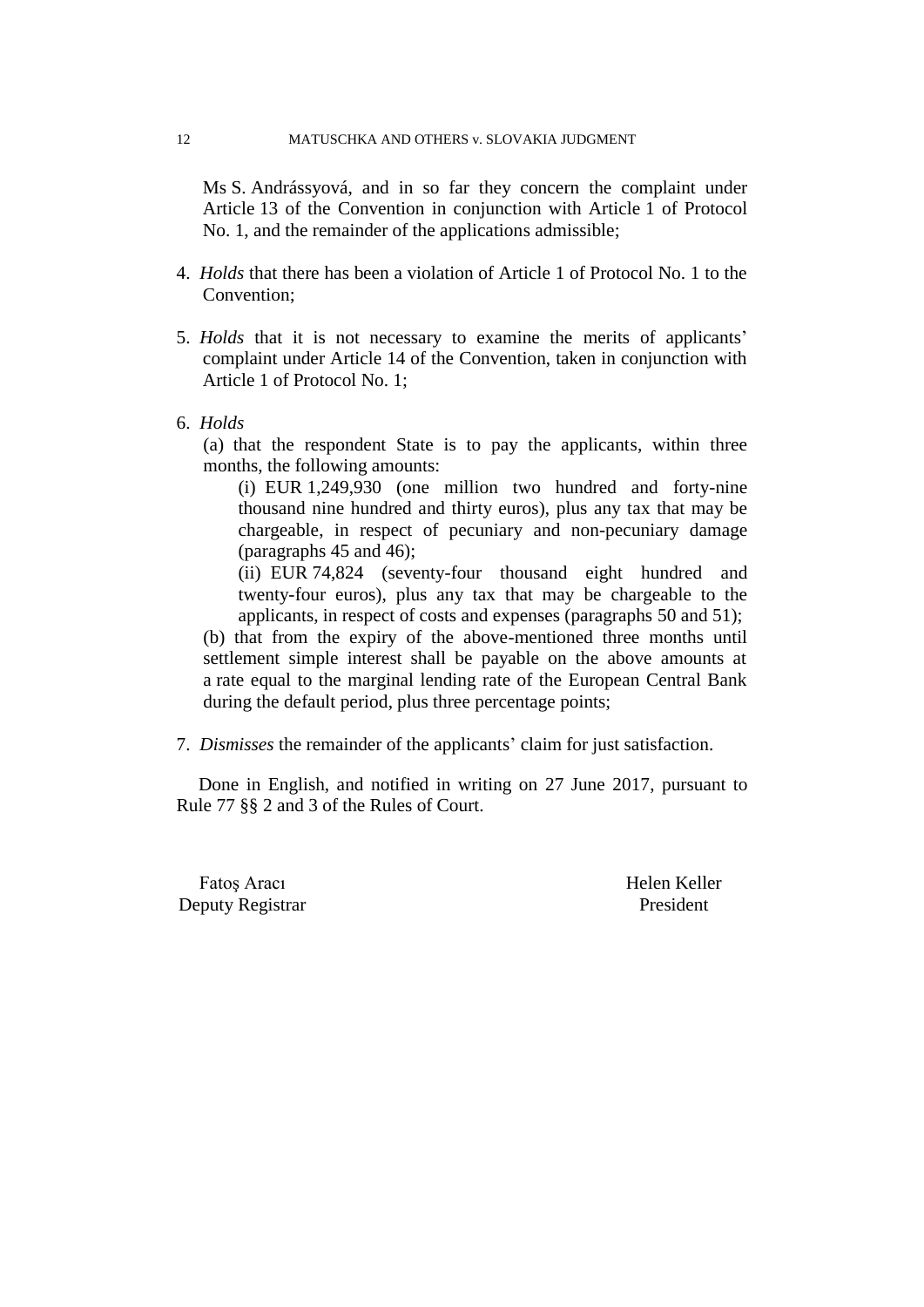#### **Application no. 33076/10 – list of applicants**

- 1. Mr Kazimír Matuschka, who was born in 1961 and lives in Poprad.
- 2. Ms Ingrid Mrkvová, who was born in 1957 and lives in Brno-Černovice, the Czech Republic.
- 3. Ms Sylvia Andrássyová, who was born in 1931 and lived in Bratislava. She died in 2010.
- 4. Mr Kristian Matuschka, who was born in 1952 and lives in Bratislava.
- 5. Mr Horst Husár, who was born in 1942 and lives in Bratislava.
- 6. Mr Pavol Husár, who was born in 1946 and lives in Bratislava.
- 7. Ms Eva Sorčinová, who was born in 1940 and lived in Bratislava. She died in 2012 and was replaced in the proceedings before the Court by her son Mr Jaroslav Soročin, who was born in 1951 and lives in Bratislava.
- 8. Ms Judita Kramplová, who was born in 1934 and lives in Štvrtok na Ostrove.
- 9. Ms Mária Gullová, who was born in 1948 and lives in Bratislava.
- 10. Ms Michaela Korvasová, who was born in 1962 and lives in Bratislava.
- 11. Mr Milan Bálint, who was born in 1966 and lives in Humenné.
- 12. Mr Vladimír Bohuslav, who was born in 1954 and lives in Bratislava.
- 13. Mr Ivan Stodola, who was born in 1962 and lives in Banská Bystrica.
- 14. Ms Elena Stodolová, who was born in 1930 and lives in Banská Bystrica.
- 15. Ms Ivana Vilčeková, who was born in 1959 and lives in Brusno.
- 16. Ms Anna Konečná, who was born in 1938 and lives in Bratislava.
- 17. M-MARKET, akciová spoločnosť, a joint-stock company with its registered office in Lučenec, represented by Mr R. Kelemen.
- 18. F.SEAL, s.r.o., a limited liability company with its registered office in Lučenec, represented by Mr R. Kelemen.
- 19. RENOBYT s.r.o., a limited liability company with its registred office in Bratislava, represented by Mr V. Bohuslav.
- 20. BL-DEVELOPER, spol. s r.o., a limited liability company with its registered office in Bratislava, represented by Mr L. Borároš.
- 21. SNP REAL, a.s., a joint-stock company with its registered office in Bratislava, represented by Ms J. Ondrišová and Ms K. Ondrišová.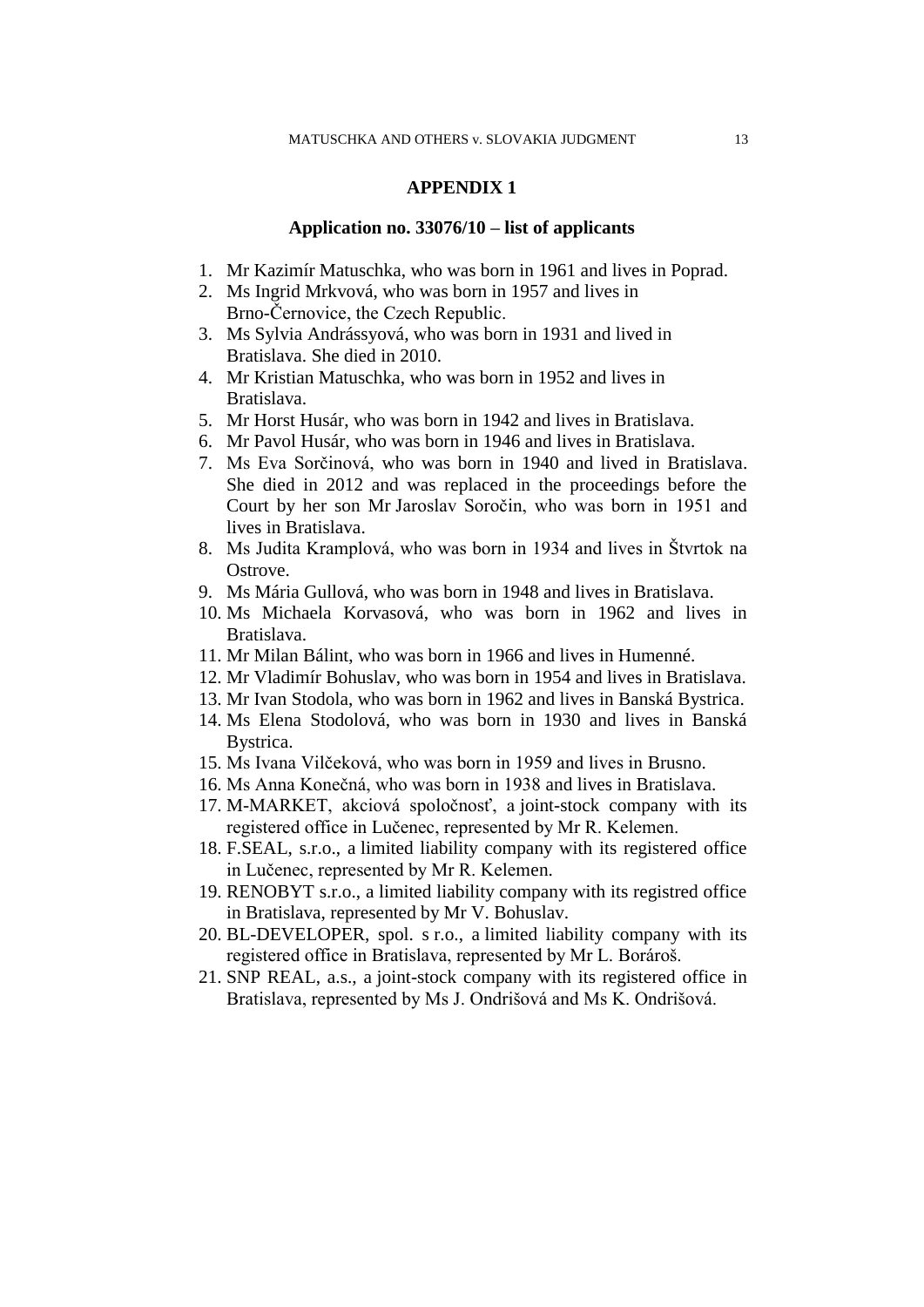#### **Application no. 14383/11 – list of applicants**

- 1. Mr Július Vaňura who was born in 1954 and lives in Bratislava.
- 2. Ms Eva Vaňurová, who was born in 1945 and lives in Bratislava.
- 3. Ms Ružena Krivošíková, who was born in 1956 and lives in Bratislava.
- 4. Mr Ladislav Ročiak, who was born in 1934 and lives in Žilina.
- 5. Ms Helena Ročiaková, who was born in 1942 and lives in Rajecké Teplice.
- 6. Mr Ivan Albert, who was born in 1945 and lives in Bratislava.
- 7. Mr Rudolf Albert, who was born in 1947 and lives in Bratislava.
- 8. Ms Katarína Šináková, who was born in 1960 and lives in Bratislava.
- 9. Mr František Kruml, who was born in 1926 and lived in Bratislava. He died on 17 March 2017.
- 10. Ms Vlasta Pivarčiová, who was born in 1924 and lives in Bratislava.
- 11. Mr Georg Mayer, who was born in 1953 and lives in Hamburg, Germany.
- 12. Mr Anton Sudek, who was born in 1955 and lives in Bratislava.
- 13. Ms Alžeta Strížencová, who was born in 1957 and lives in Bratislava.
- 14. Mr Ladislav Banhégyi, who was born in 1948 and lives in Bratislava.
- 15. Mr Imrich Banhégyi, who was born in 1931 and lives in Bratislava.
- 16. Mr Pavol Záturecký, who was born in 1974 and lives in Bratislava.

The applicants nos. 4 and 5 are spouses.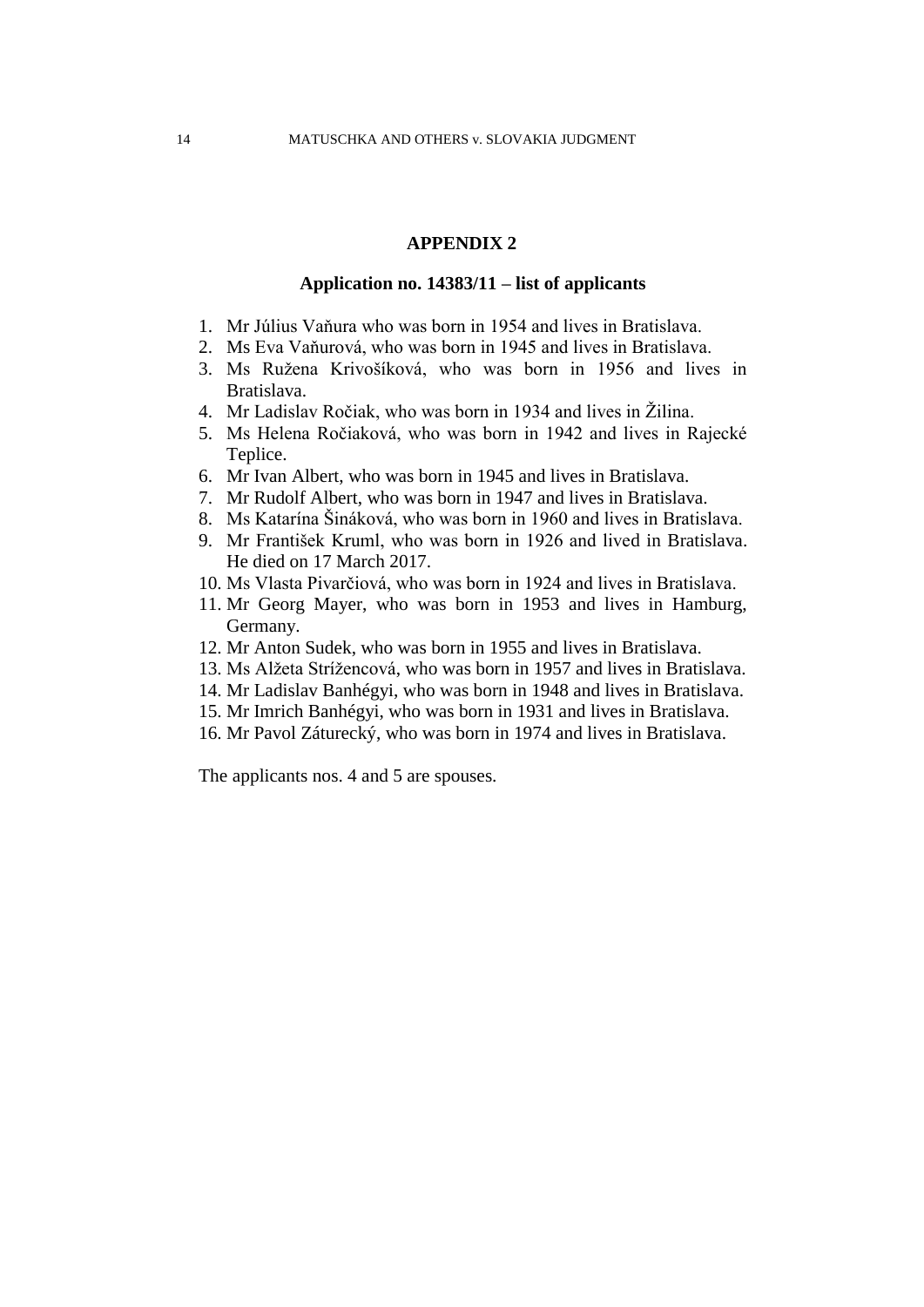# **Application no. 33076/10 – inadmissible complaints**

|                                    |                                          |                | Period of application of  |
|------------------------------------|------------------------------------------|----------------|---------------------------|
| <b>Applicant</b>                   | <b>Residential house</b>                 | <b>Flat</b>    | rent control/ownership in |
|                                    |                                          |                | respect of the flats      |
|                                    |                                          |                | concerned                 |
| Kristian Matuschka                 | Štefániková trieda 17,<br>Nitra          | $\mathbf{1}$   | 22/03/2001 - 30/06/2004   |
| Ivan Stodola                       |                                          | $\overline{4}$ | 25/10/1995 - 30/09/2008   |
| Elena Stodolová<br>Ivana Vilčeková | Michalská 3,<br>Bratislava - Staré Mesto | 8              | 25/10/1995 - 05/03/2008   |
|                                    |                                          | $\mathbf{1}$   | 17/02/1992 - 30/06/2007   |
|                                    |                                          | $\overline{c}$ | 17/02/1992 - 31/09/2007   |
| Anna Konečná                       | Nám Sv. Anny 36,<br>Trenčín              | $\overline{3}$ | 17/02/1992 - 31/12/2007   |
|                                    |                                          | $\overline{4}$ | 17/02/1992 - 31/12/2007   |
|                                    |                                          | 6              | 17/02/1992 - 31/03/2007   |
|                                    |                                          | 5304           | 04/05/2007 - 27/04/2008   |
|                                    |                                          | 5307           | 04/05/2007 - 27/04/2008   |
|                                    |                                          | 5308           | 04/05/2007 - 27/04/2008   |
|                                    | Račianska 53,                            | 5311           | 04/05/2007 - 27/04/2008   |
| M-Market a.s.                      | Bratislava - Staré Mesto                 | 5312           | 04/05/2007 - 27/04/2008   |
|                                    |                                          | 5315           | 04/05/2007 - 27/04/2008   |
|                                    |                                          | 5316           | 04/05/2007 - 27/04/2008   |
|                                    |                                          | 5309           | 04/05/2007 - 31/08/2008   |
| F. SEAL, s.r.o.                    | Račianska 53,                            | 5307           | 28/04/2008 - 26/04/2009   |
|                                    | Bratislava - Staré Mesto                 | 5312           | 28/04/2008 - 04/05/2009   |
|                                    |                                          | $\mathbf{1}$   | 20/02/2004 - 01/05/2005   |
|                                    |                                          | $\overline{2}$ | 20/02/2004 - 04/10/2005   |
| RENOBYT, spol.                     | Michalská 4,                             | $\overline{3}$ | 20/02/2004 - 31/12/2005   |
| S.T.O.                             | Bratislava - Staré Mesto                 | $\overline{4}$ | 20/02/2004 - 28/02/2006   |
|                                    |                                          | 6              | 20/02/2004 - 10/02/2004   |
|                                    |                                          | 7              | 20/02/2004 - 30/11/2004   |
|                                    |                                          | 8              | 18/12/2003 - 20/06/2005   |
| <b>BL-DEVELOPER,</b>               | Biela 4,                                 | 9              | 18/12/2003 - 19/05/2004   |
| spol.s.r.o.                        | Bratislava - Staré Mesto                 | 10             | 18/12/2003 - 15/07/2004   |
|                                    |                                          | 11             | 18/12/2003 - 31/08/2005   |
| SNP REAL, a.s.                     | Nám. SNP 14,<br>Bratislava - Staré Mesto | 81             | 22/08/2000 - 15/06/2007   |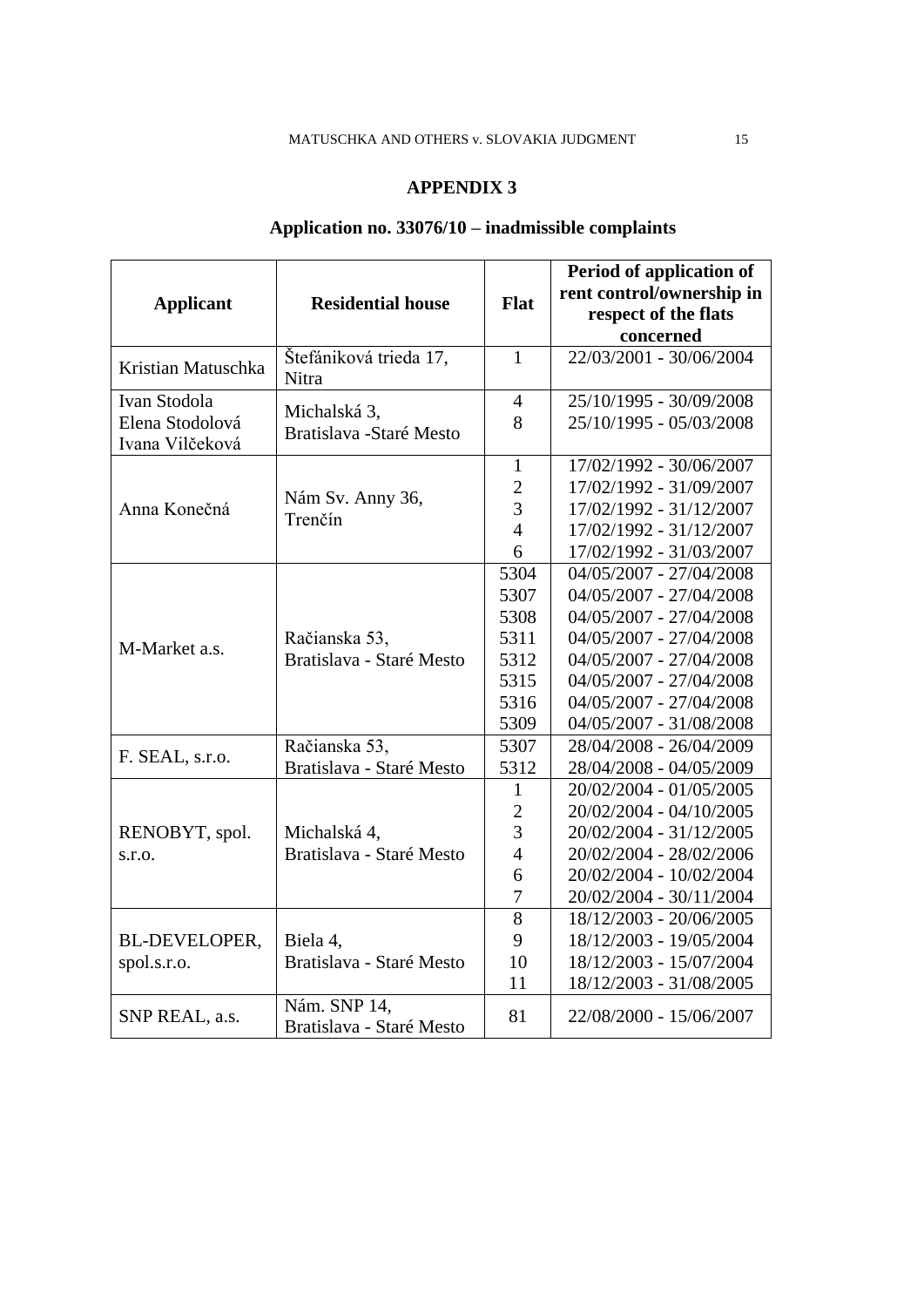# **Application no. 14383/11 - inadmissible complaints**

|                                      |                                             |                | Period of application of  |
|--------------------------------------|---------------------------------------------|----------------|---------------------------|
| <b>Applicant</b>                     | <b>Residential house</b>                    | Flat           | rent control/ownership in |
|                                      |                                             |                | respect of the flats      |
|                                      |                                             |                | concerned                 |
| Július Vaňura,                       | Trenčianska 15,                             |                |                           |
| Eva Vaňurová,                        | Bratislava II                               | 3              | 25/05/1972 - 19/09/2003   |
| Ružena Krivošíková                   |                                             |                |                           |
| Ladislav Ročiak,                     | Nám. A. Hlinku 7, Žilina                    | $\overline{4}$ | 16/12/2002 - 28/02/2007   |
| Helena Ročiaková                     |                                             | 5              | 16/12/2002 - 30/08/2004   |
| Ivan Albert,<br><b>Rudolf Albert</b> | Cintorínska 24,<br>Bratislava - Staré Mesto | $\overline{2}$ | 20/10/2004 - 30/06/2009   |
|                                      |                                             | $\mathbf{1}$   | 22/06/1992 - 13/12/2009   |
|                                      |                                             | 3              | 22/06/1992 - 13/12/2009   |
|                                      |                                             | $\overline{4}$ | 22/06/1992 - 13/12/2009   |
|                                      | Cintorínska 24,                             | 5              | 22/06/1992 - 13/12/2009   |
| František Kruml                      | Bratislava - Staré Mesto                    | 6              | 22/06/1992 - 13/12/2009   |
|                                      |                                             | 7              | 22/06/1992 - 13/12/2009   |
|                                      |                                             | 8              | 22/06/1992 - 13/12/2009   |
|                                      |                                             | $\overline{c}$ | 22/06/1992 - 23/06/2009   |
|                                      |                                             | $\mathbf{1}$   | 07/01/1999 - 10/06/2008   |
| Ladislav Banhégyi,                   | Šoltésovej 16,                              | 6              | 07/01/1999 - 23/11/2006   |
| Imrich Banhégyi                      | Bratislava - Staré Mesto                    | 8              | 07/01/1999 - 30/09/2006   |
|                                      |                                             | $\mathbf{1}$   | $07/01/1999 - 07/01/2005$ |
|                                      |                                             | $\overline{4}$ | 07/01/1999 - 01/05/2009   |
|                                      |                                             | $\tau$         | 07/01/1999 - 01/11/2008   |
|                                      |                                             | 9              | 07/01/1999 - 01/05/2007   |
|                                      |                                             | 10             | 07/01/1999 - 01/10/2007   |
| Ladislav Banhégyi,                   | Železničiarska 10                           | 13             | 07/01/1999 - 27/01/2009   |
| Imrich Banhégyi                      | Bratislava - Staré Mesto                    | 16             | 07/01/1999 - 31/08/2009   |
|                                      |                                             | 22             | 07/01/1999 - 31/07/2005   |
|                                      |                                             | 23             | $07/01/1999 - 04/12/2005$ |
|                                      |                                             | 25             | 07/01/1999 - 20/09/2005   |
|                                      |                                             | 26             | 07/01/1999 - 30/10/2005   |
|                                      |                                             | 27             | 07/01/1999 - 31/12/2008   |
|                                      |                                             | 30             | 07/01/1999 - 28/02/2008   |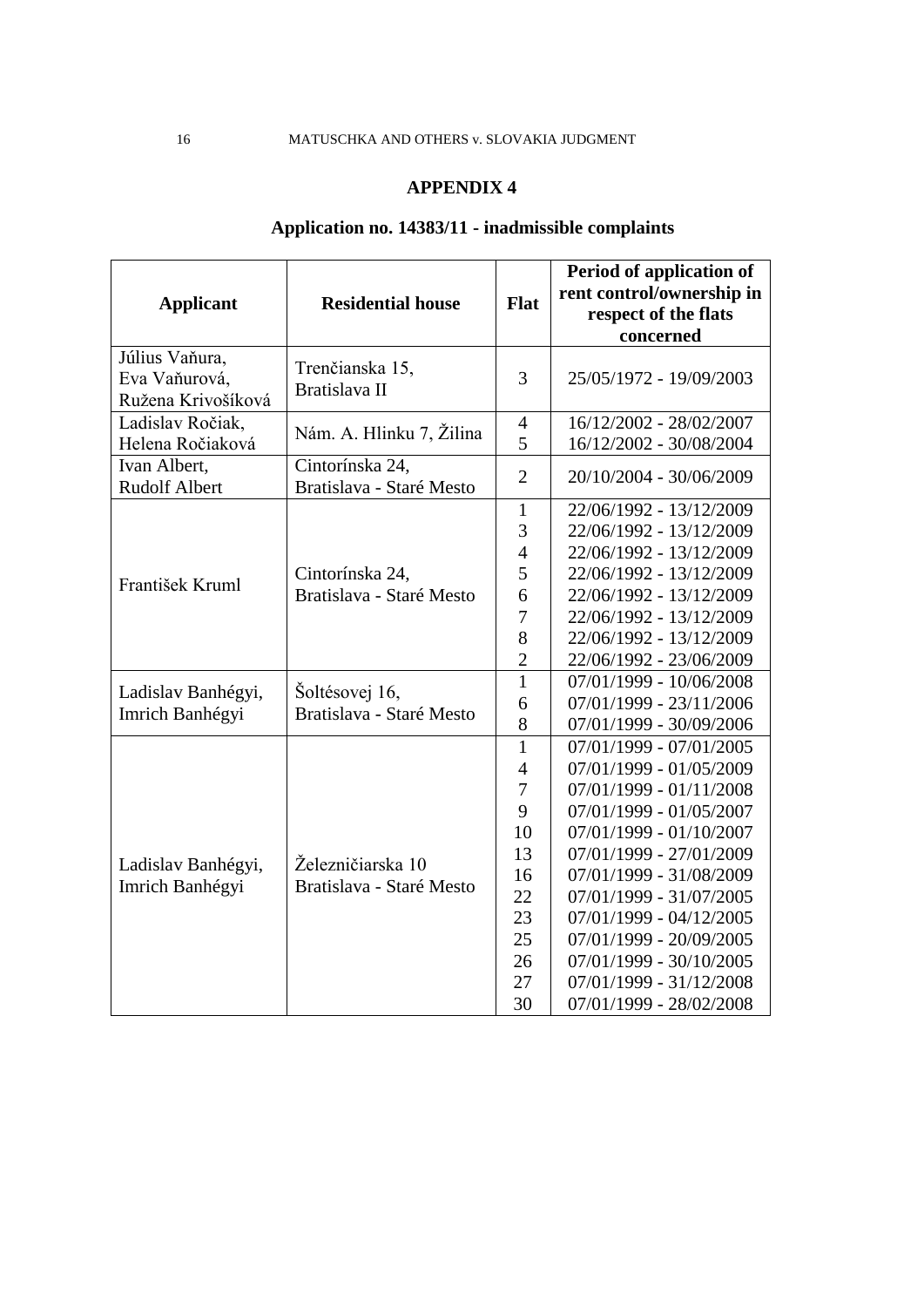| MATUSCHKA AND OTHERS v. SLOVAKIA JUDGMENT |  |
|-------------------------------------------|--|
|                                           |  |

| Pavol Záturecký | Andreja Kmeťa 14,<br>Banská Štiavnica | 60<br>63<br>65<br>61<br>62 | 25/05/2005 - 18/02/2006<br>25/05/2005 - 18/02/2006<br>25/05/2005 - 18/02/2006<br>25/05/2005 - 13/11/2006<br>25/05/2005 - 22/10/2006 |
|-----------------|---------------------------------------|----------------------------|-------------------------------------------------------------------------------------------------------------------------------------|
|                 |                                       |                            |                                                                                                                                     |
|                 |                                       | 64                         | 25/05/2005 - 30/11/2005                                                                                                             |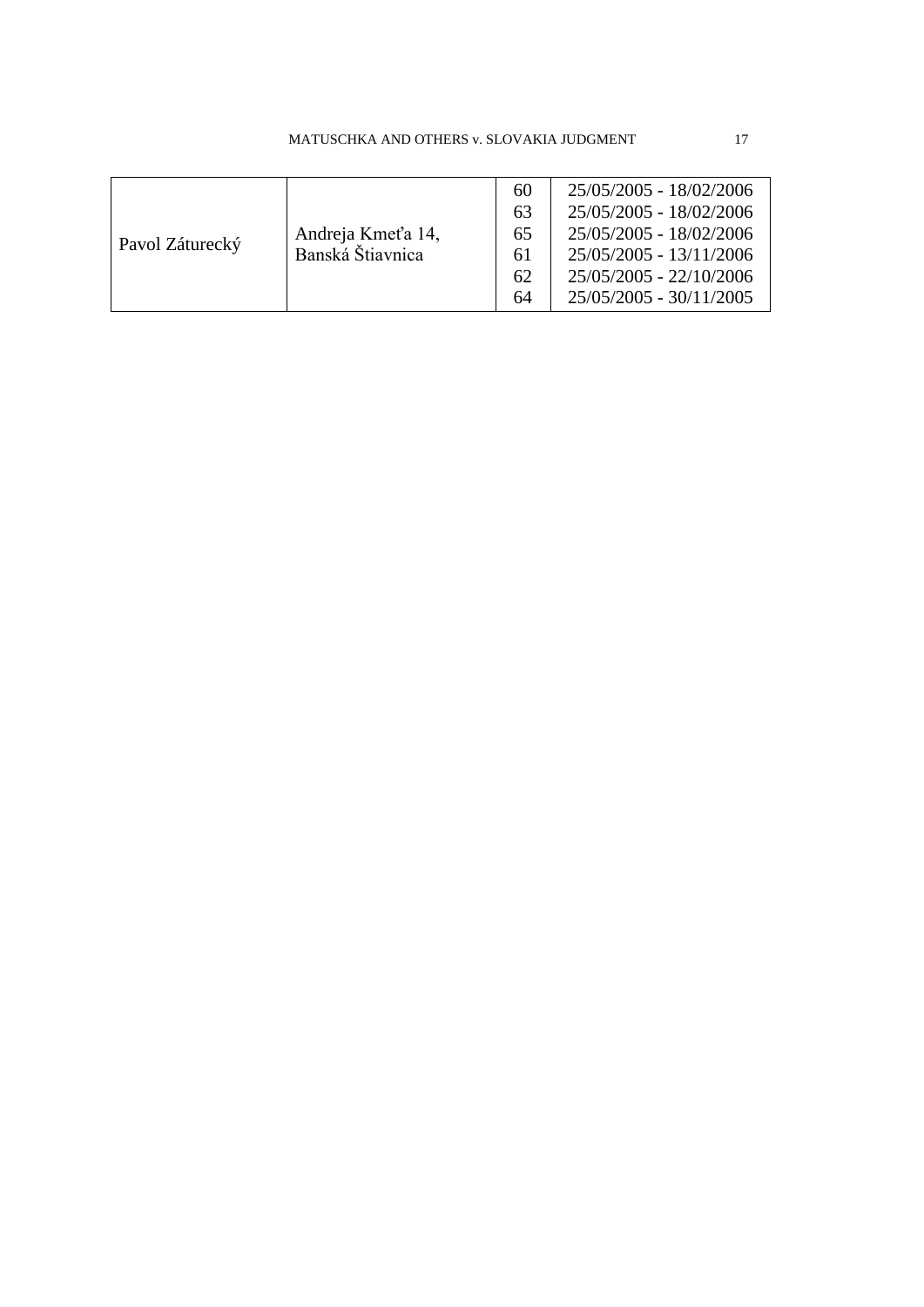Application no. 33076/10

| A.<br><b>Applicant</b> | <b>B.</b><br><b>Residential building</b><br>address | $\mathbf{C}$ .<br><b>Flat</b><br>no.       | D.<br>Area<br>$\lceil m^2 \rceil$ | E.<br>Period of application<br>of rent control                                              | F.<br><b>Ownership share</b> | G.<br><b>Pecuniary</b><br>damage<br>claimed<br>$[\epsilon]$ | H.<br><b>Just satisfaction</b><br>awarded<br>for the period of<br>application of rent<br>control or up to<br><b>31 December 2016</b><br>[6] |
|------------------------|-----------------------------------------------------|--------------------------------------------|-----------------------------------|---------------------------------------------------------------------------------------------|------------------------------|-------------------------------------------------------------|---------------------------------------------------------------------------------------------------------------------------------------------|
| Kazimír<br>Matuschka   | Štefániková trieda 17,<br>Nitra                     | $\overline{2}$<br>3<br>5<br>4              | 54.7<br>51.7<br>45.6<br>54.7      | 08/12/2006 - 01/06/2013<br>$08/12/2006$ -<br>$08/12/2006$ -<br>08/12/2006 - 31/05/2011      | 1/6                          | 26,055.22                                                   | 4,800                                                                                                                                       |
| Ingrid Mrkvová         | Štefániková trieda 17,<br>Nitra                     | $\overline{2}$<br>3<br>5<br>4              | 54.7<br>51.7<br>45.6<br>54.7      | 08/12/2006 - 01/06/2013<br>$08/12/2006$ -<br>$08/12/2006$ -<br>08/12/2006 - 31/05/2011      | 1/6                          | 26,055.22                                                   | 4,800                                                                                                                                       |
| Kristian<br>Matuschka  | Štefániková trieda 17,<br>Nitra                     | $\overline{2}$<br>3<br>5<br>$\overline{4}$ | 54.7<br>51.7<br>45.6<br>54.7      | $08/12/2006 -$<br>01/06/2013<br>$08/12/2006$ -<br>$08/12/2006$ -<br>08/12/2006 - 31/05/2011 | 1/3                          | 103,204.46                                                  | 15,600                                                                                                                                      |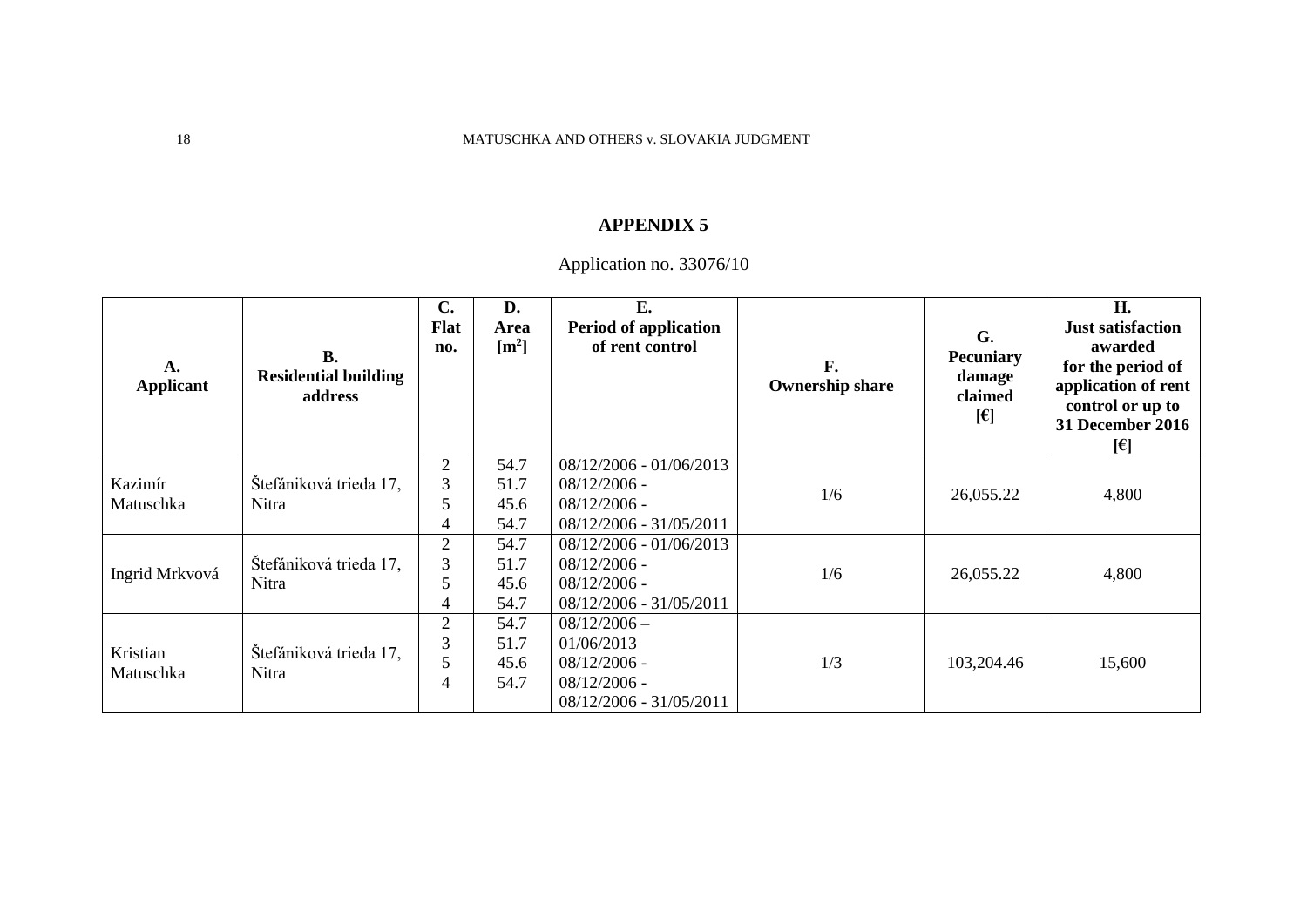|                  |                    |                | 33.34  | 18/03/1992 - 31/03/2010 |         |            |        |
|------------------|--------------------|----------------|--------|-------------------------|---------|------------|--------|
|                  | Michalská 3,       | $\overline{2}$ | 77.7   | 18/03/1992 - 30/06/2014 |         |            |        |
|                  | Bratislava - Staré | 3              | 46.88  | 18/03/1992 -            | 1/6     | 338,396.03 | 28,200 |
| Horst Husár      | Mesto              | 4              | 56.17  | 18/03/1992 - 31/10/2014 |         |            |        |
|                  |                    | 5              | 93.84  | 18/03/1992 -            |         |            |        |
|                  |                    |                | 102.76 | 18/03/1992 - 31/03/2013 |         |            |        |
|                  |                    | $\mathbf{I}$   | 33.34  | 18/03/1992 - 31/03/2010 |         |            |        |
|                  |                    | 2              | 77.7   | 18/03/1992 - 30/06/2014 |         | 338,396.03 | 28,200 |
|                  | Michalská 3,       | 3              | 46.88  | 18/03/1992 -            |         |            |        |
| Pavol Husár      | Bratislava - Staré | 4              | 56.17  | 18/03/1992 - 31/10/2014 | 1/6     |            |        |
|                  | Mesto              | 5              | 93.84  | 18/03/1992 -            |         |            |        |
|                  |                    |                | 102.76 | 18/03/1992 - 31/03/2013 |         |            |        |
|                  |                    |                | 33.34  | 18/03/1992 - 31/03/2010 |         |            |        |
|                  |                    | $\overline{2}$ | 77.7   | 18/03/1992 - 30/06/2014 |         |            |        |
|                  | Michalská 3,       | 3              | 46.88  | 18/03/1992 -            | 1/6     |            |        |
| Jaroslav Soročin | Bratislava - Staré | 4              | 56.17  | 18/03/1992 - 31/10/2014 |         | 338,396.03 | 28,200 |
|                  | Mesto              | 5              | 93.84  | 18/03/1992 -            |         |            |        |
|                  |                    |                | 102.76 | 18/03/1992 - 31/03/2013 |         |            |        |
|                  |                    |                | 33.34  | 25/02/2007 - 31/03/2010 |         |            |        |
|                  | Michalská 3,       | 2              | 77.7   | 25/02/2007 - 30/06/2014 |         |            |        |
|                  | Bratislava - Staré | 3              | 46.88  | 25/02/2007 -            | 129/312 |            |        |
| Judita Kramplová | Mesto              | 4              | 56.17  | 25/02/2007 - 31/10/2014 |         | 214,495.12 | 22,500 |
|                  |                    | 5              | 93.84  | 25/02/2007 -            |         |            |        |
|                  |                    |                | 102.76 | 25/02/2007 - 31/03/2013 |         |            |        |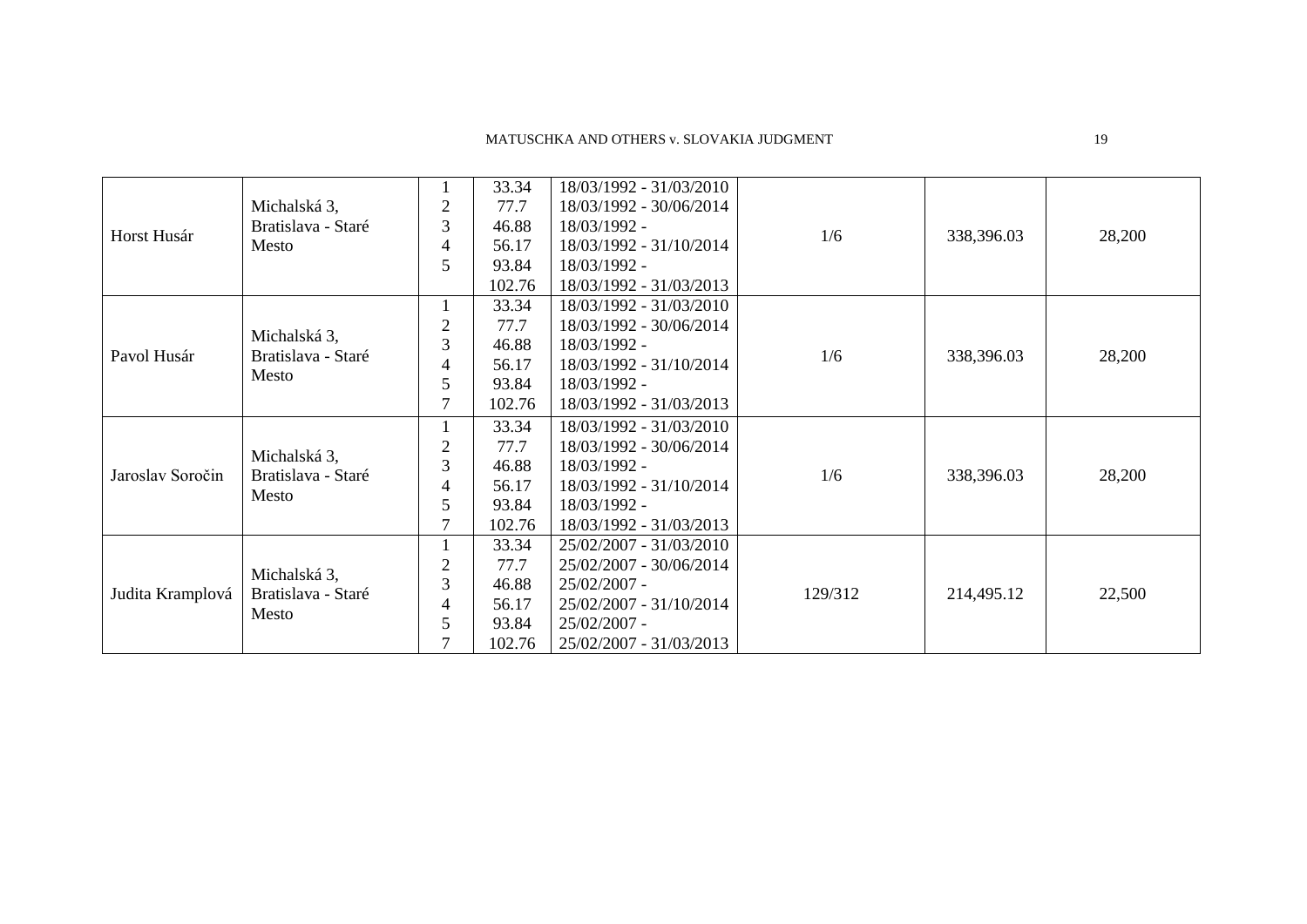| Mária Gullová         | Michalská 3,<br>Bratislava - Staré<br>Mesto | $\overline{2}$<br>3<br>4<br>5<br>7                                   | 33.34<br>77.7<br>46.88<br>56.17<br>93.84<br>102.76                                        | 25/02/2007 - 31/03/2010<br>25/02/2007 - 30/06/2014<br>25/02/2007 -<br>25/02/2007 - 31/10/2014<br>25/02/2007 -<br>25/02/2007 - 31/03/2013                                                                                                                                       | 3/312  | 4,988.26  | 530   |
|-----------------------|---------------------------------------------|----------------------------------------------------------------------|-------------------------------------------------------------------------------------------|--------------------------------------------------------------------------------------------------------------------------------------------------------------------------------------------------------------------------------------------------------------------------------|--------|-----------|-------|
| Michaela<br>Korvasová | Michalská 3,<br>Bratislava - Staré<br>Mesto | 1<br>$\overline{2}$<br>3<br>4<br>5<br>$\overline{7}$                 | 33.34<br>77.7<br>46.88<br>56.17<br>93.84<br>102.76                                        | 25/02/2007 - 31/03/2010<br>25/02/2007 - 30/06/2014<br>$25/02/2007$ -<br>25/02/2007 - 31/10/2014<br>25/02/2007 -<br>25/02/2007 - 31/03/2013                                                                                                                                     | 12/312 | 19,953.04 | 2,100 |
| Milan Bálint          | Palackého 6,<br>Bratislava - Staré<br>Mesto | $\overline{c}$<br>3<br>4<br>5<br>6<br>$\overline{7}$<br>8<br>9<br>10 | 60.41<br>26.18<br>60.73<br>107.51<br>60.9<br>107.27<br>60.95<br>107.09<br>107.65<br>60.77 | 15/11/2005 - 23/11/2011<br>15/11/2005 - 23/11/2011<br>15/11/2005 - 23/11/2011<br>$15/11/2005 - 23/11/2011$<br>15/11/2005 - 23/11/2011<br>15/11/2005 - 23/11/2011<br>$15/11/2005 - 23/11/2011$<br>15/11/2005 - 23/11/2011<br>15/11/2005 - 23/11/2011<br>15/11/2005 - 23/11/2011 | 1/16   | 57,942.83 | 5,300 |
| Vladimír<br>Bohuslav  | Palackého 6,<br>Bratislava - Staré<br>Mesto | $\overline{2}$<br>3<br>4<br>5                                        | 60.41<br>26.18<br>60.73<br>107.51<br>60.9                                                 | 15/11/2005 - 23/11/2011<br>15/11/2005 - 23/11/2011<br>15/11/2005 - 23/11/2011<br>15/11/2005 - 23/11/2011<br>15/11/2005 - 23/11/2011                                                                                                                                            | 1/16   | 57,942.83 | 5,300 |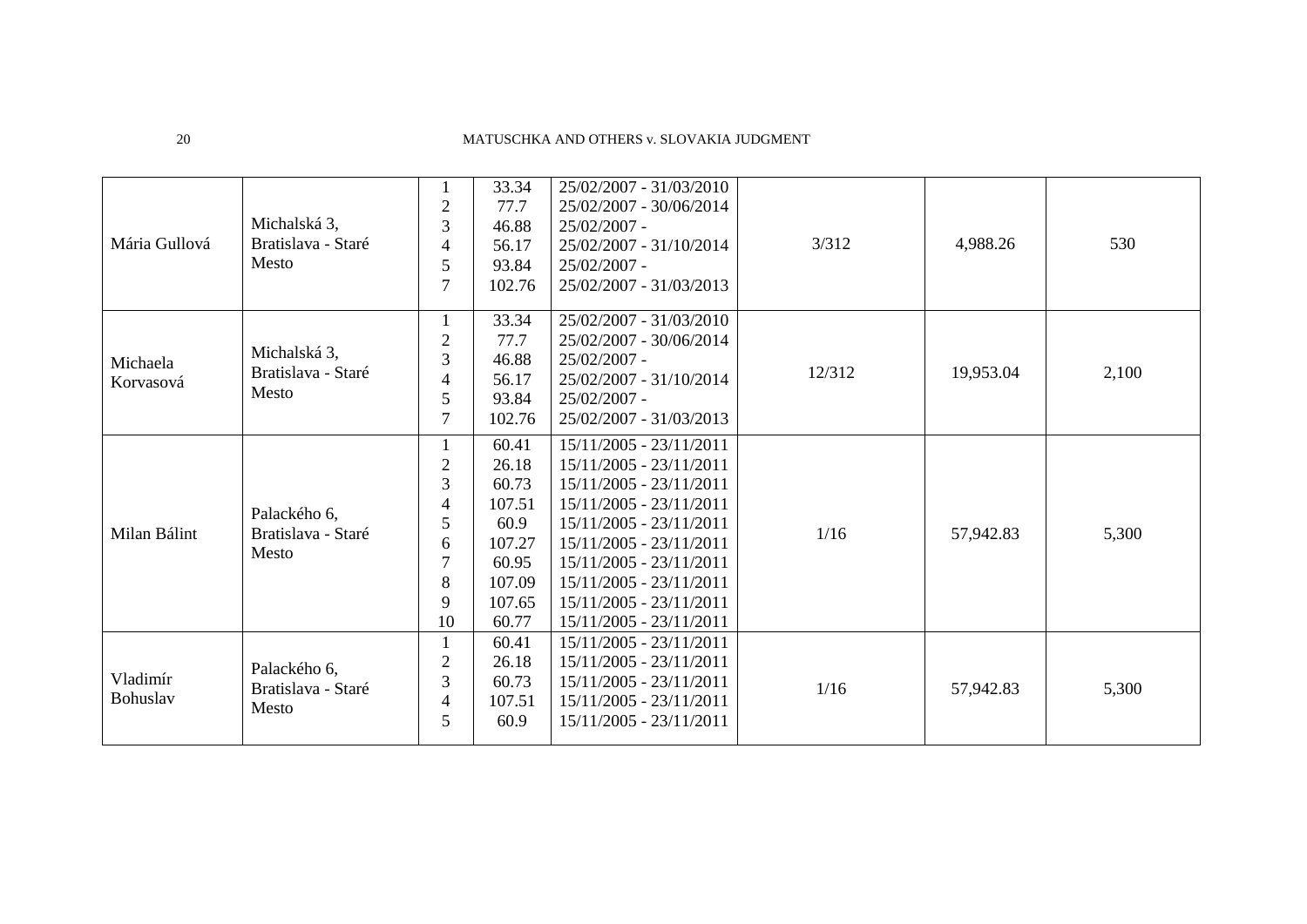|                 |                                        | 6              | 107.27 | 15/11/2005 - 23/11/2011 |     |              |         |
|-----------------|----------------------------------------|----------------|--------|-------------------------|-----|--------------|---------|
|                 |                                        | $\overline{7}$ | 60.95  | 15/11/2005 - 23/11/2011 |     |              |         |
|                 |                                        | 8              | 107.09 | 15/11/2005 - 23/11/2011 |     |              |         |
|                 |                                        | 9              | 107.65 | 15/11/2005 - 23/11/2011 |     |              |         |
|                 |                                        | 10             | 60.77  | 15/11/2005 - 23/11/2011 |     |              |         |
|                 |                                        |                |        |                         |     |              |         |
|                 |                                        | $\overline{2}$ | 48.58  | 25/10/1995 - 31/03/2011 |     |              |         |
|                 | Grösslingová 43,                       | 3              | 155.3  | 25/10/1995 -            |     | 365,740.69   |         |
| Ivan Stodola    | Bratislava - Staré                     | 5              | 126.14 | 25/10/1995 -            | 1/6 |              | 37,800  |
|                 | Mesto                                  | 6              | 127.05 | $25/10/1995$ -          |     |              |         |
|                 |                                        | 9              | 74.33  | $25/10/1995$ -          |     |              |         |
|                 |                                        |                | 74.33  | 25/10/1995 - 30/11/2012 |     |              |         |
|                 |                                        | $\overline{2}$ | 48.58  | 25/10/1995 - 31/03/2011 |     |              |         |
|                 |                                        | 3              | 155.3  | $25/10/1995$ -          | 1/6 |              |         |
| Elena Stodolová | Grösslingová 43,<br>Bratislava - Staré | 5              | 126.14 | $25/10/1995$ -          |     | 365,740.69   | 37,800  |
|                 |                                        | 6              | 127.05 | 25/10/1995 -            |     |              |         |
|                 | Mesto                                  | 9              | 74.33  | $25/10/1995$ -          |     |              |         |
|                 |                                        | 7              | 74.33  | 25/10/1995 - 30/11/2012 |     |              |         |
|                 |                                        | $\mathfrak{2}$ | 48.58  | 25/10/1995 - 31/03/2011 |     |              |         |
|                 |                                        | 3              | 155.3  | $25/10/1995$ -          |     |              |         |
| Ivana Vilčeková | Grösslingová 43,<br>Bratislava - Staré | 5              | 126.14 | $25/10/1995$ -          |     |              |         |
|                 |                                        | 6              | 127.05 | $25/10/1995$ -          | 1/6 | 365,740.69   | 37,800  |
|                 | Mesto                                  | 9              | 74.33  | $25/10/1995$ -          |     |              |         |
|                 |                                        | 7              | 74.33  | 25/10/1995 - 30/11/2012 |     |              |         |
|                 |                                        | 13             | 71.49  | 18/03/1992 - 22/02/2016 |     |              |         |
|                 |                                        | 14             | 71.95  | 18/03/1992 - 31/03/2010 |     |              |         |
| Anna Konečná    | Nám. Sv. Anny 32,                      | 15             | 71.95  | 18/03/1992 - 13/06/2016 | 1/2 | 1,377,408.23 | 209,100 |
|                 | Trenčín                                | 17             | 72.8   | 18/03/1992 - 28/01/2016 |     |              |         |
|                 |                                        | 18             | 88.08  | 18/03/1992 - 12/04/2016 |     |              |         |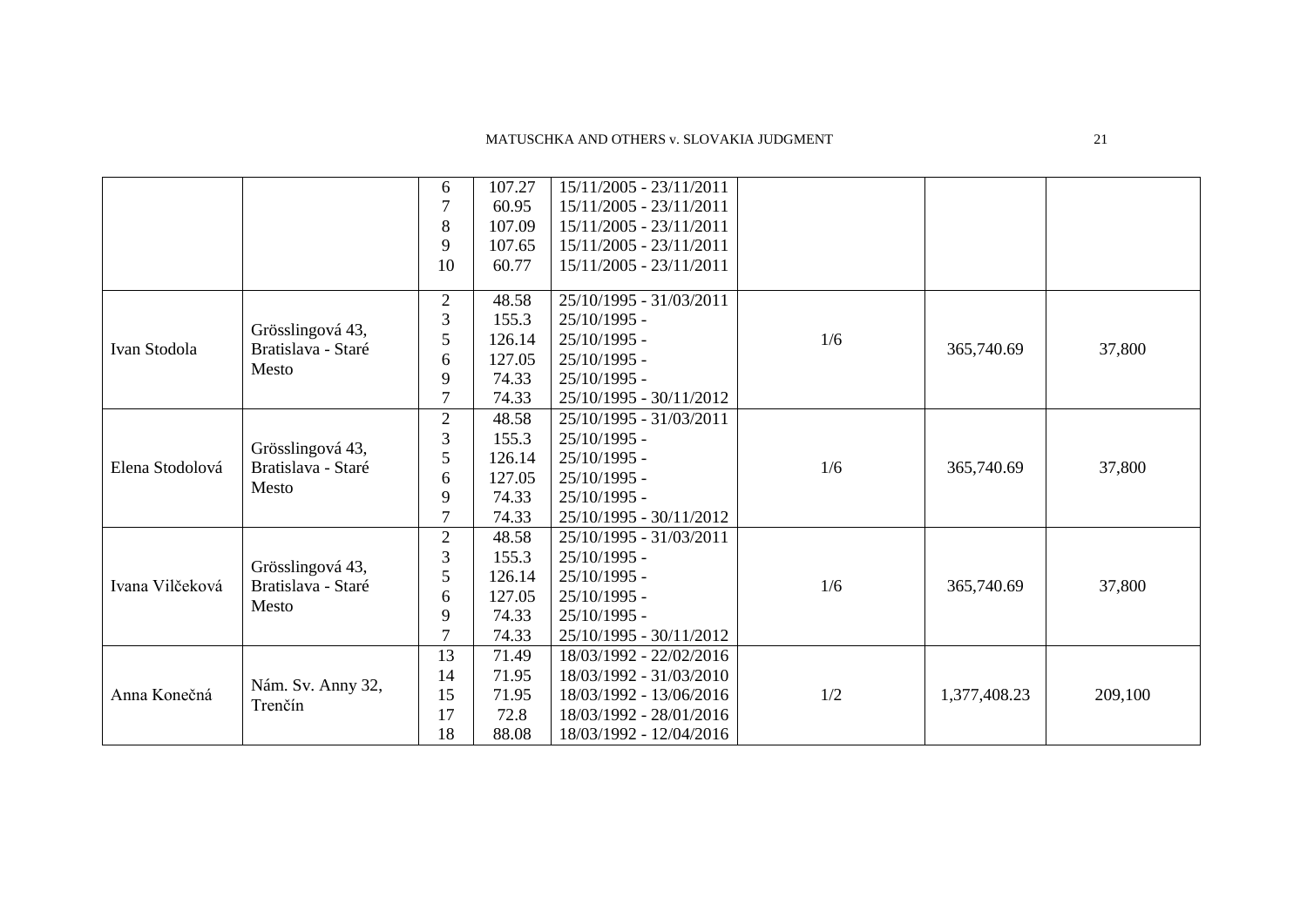|                 | Nám. Sv. Anny 34,<br>Trenčín                 | 7<br>8<br>10<br>12<br>9<br>11                   | 98.8<br>93.43<br>100.26<br>100.24<br>109.78<br>109.5 | 18/03/1992 - 31/12/2013<br>18/03/1992 - 22/02/2016<br>18/03/1992 - 15/04/2016<br>18/03/1992 -<br>18/03/1992 - 31/12/2011<br>18/03/1992 - 31/12/2010 | 1/2 |              |         |
|-----------------|----------------------------------------------|-------------------------------------------------|------------------------------------------------------|-----------------------------------------------------------------------------------------------------------------------------------------------------|-----|--------------|---------|
|                 | Nám. Sv. Anny 36,<br>Trenčín                 | 5                                               | 87.88                                                | 18/03/1992 - 15/02/2016                                                                                                                             | 1/2 |              |         |
| M. Market, a.s. | Račianska 53,<br>Bratislava - Staré<br>Mesto | 1<br>5<br>10<br>13<br>14                        | 67.67<br>67.6<br>47.01<br>68.4<br>47.01              | $04/05/2007$ -<br>$04/05/2007$ -<br>$04/05/2007$ -<br>$04/05/2007$ -<br>$04/05/2007 - 05/11/2015$                                                   | 1/1 | 298,098.84   | 49,000  |
| F. SEAL, s.r.o. | Račianska 53,<br>Bratislava - Staré<br>Mesto | $\overline{\mathcal{A}}$<br>8<br>11<br>15<br>16 | 65.4<br>67.3<br>67.93<br>67.93<br>68.13              | 28/04/2008 - 30/08/2011<br>28/04/2008 - 21/11/2011<br>28/04/2008 - 07/12/2011<br>28/04/2008 - 30/08/2011<br>28/04/2008 - 30/08/2011                 | 1/1 | 146,247.79   | 18,800  |
| SNP REAL, a.s.  | Nám. SNP 14,<br>Bratislava - Staré<br>Mesto  | 51<br>61<br>71<br>91<br>62<br>72                | 140.8<br>141<br>141<br>25.3<br>64.8<br>64.8          | 22/08/2000 -<br>22/08/2000 -<br>22/08/2000 -<br>22/08/2000 -<br>22/08/2000 - 20/06/2013<br>22/08/2000 - 26/08/2010                                  | 1/1 | 1,547,170.53 | 161,200 |
| <b>Total</b>    |                                              |                                                 |                                                      |                                                                                                                                                     |     | 5,991,972.53 | 697,030 |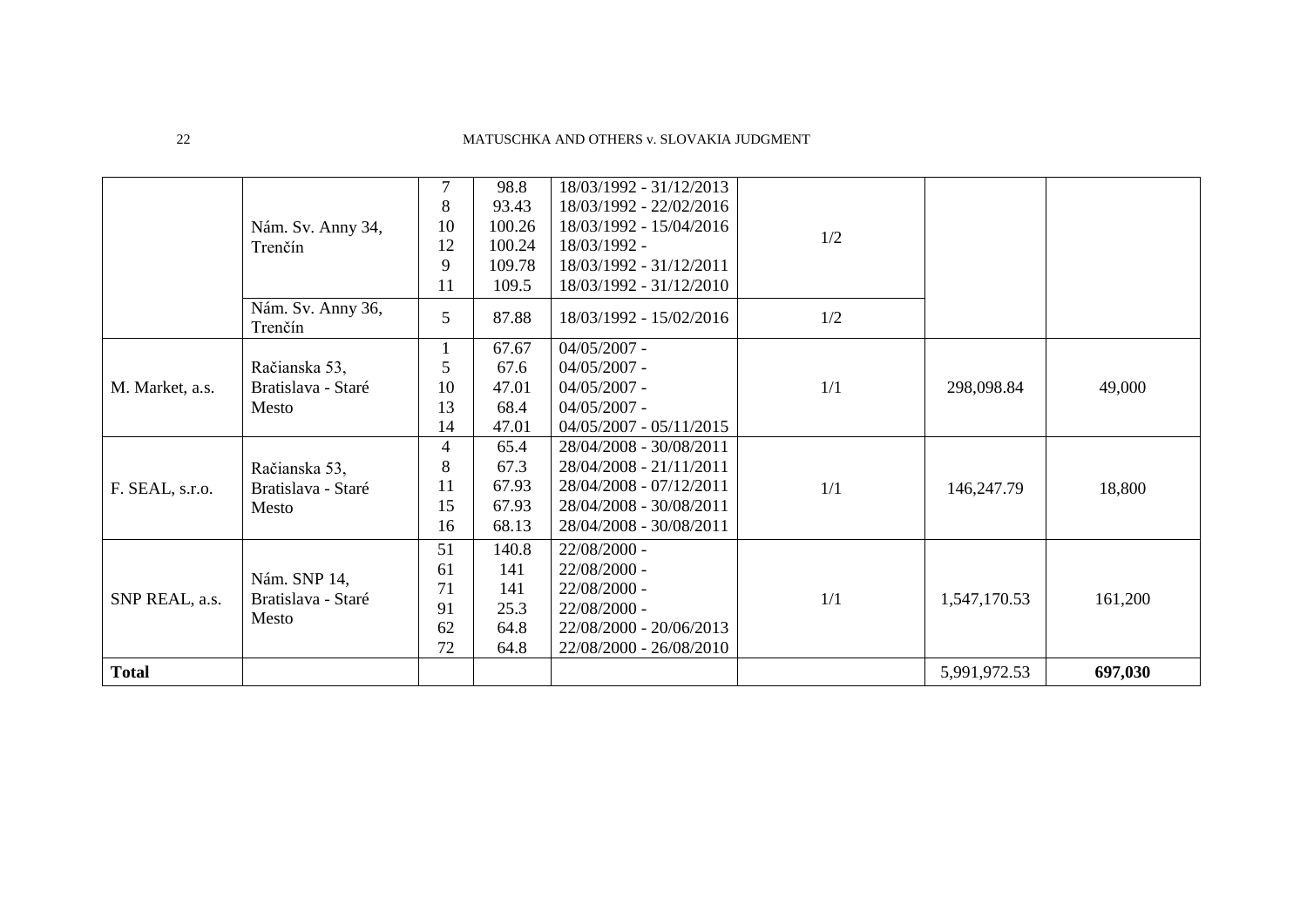# Application no. 14383/11

| A.<br><b>Applicant</b>               | <b>B.</b><br><b>Residential building</b><br>address | C.<br><b>Flat</b><br>no. | D.<br>Area<br>$\lceil m2 \rceil$                | E.<br>Period of application<br>of rent control                                | F.<br><b>Ownership share</b> | G.<br><b>Pecuniary</b><br>damage<br>claimed<br>$[\epsilon]$ | H.<br><b>Just satisfaction</b><br>awarded<br>for the period of<br>application of rent<br>control or up to<br><b>31 December 2016</b><br>l€l |
|--------------------------------------|-----------------------------------------------------|--------------------------|-------------------------------------------------|-------------------------------------------------------------------------------|------------------------------|-------------------------------------------------------------|---------------------------------------------------------------------------------------------------------------------------------------------|
| Július Vaňura                        | Trenčianska 15,<br><b>Bratislava</b>                | 8                        | 72.57                                           | 18/03/1992 - 12/11/2012                                                       | 1/2                          | 134,744.06                                                  | 13,500                                                                                                                                      |
| Eva Vaňurová                         | Trenčianska 15,<br><b>Bratislava</b>                | 8                        | 72.57                                           | 18/03/1992 -                                                                  | 1/4                          | 72,287.72                                                   | 8,100                                                                                                                                       |
| Ružena<br>Krivošíková                | Trenčianska 15,<br><b>Bratislava</b>                | 8                        | 72.57                                           | 18/03/1992 -                                                                  | 1/4                          | 72,287.72                                                   | 8,100                                                                                                                                       |
| Ladislav Ročiak,<br>Helena Ročiaková | Nám. A. Hlinku 7,<br>Žilina                         | 2<br>3                   | 87.57<br>(81.57)<br>126.02<br>(120.02)<br>87.57 | 16/12/2002 - 31/12/2015<br>16/12/2002 - 30/11/2015<br>16/12/2002 - 31/01/2016 | $1/1*$                       | 307,736.42                                                  | 67,500*                                                                                                                                     |
|                                      |                                                     |                          | (81.57)                                         |                                                                               |                              |                                                             |                                                                                                                                             |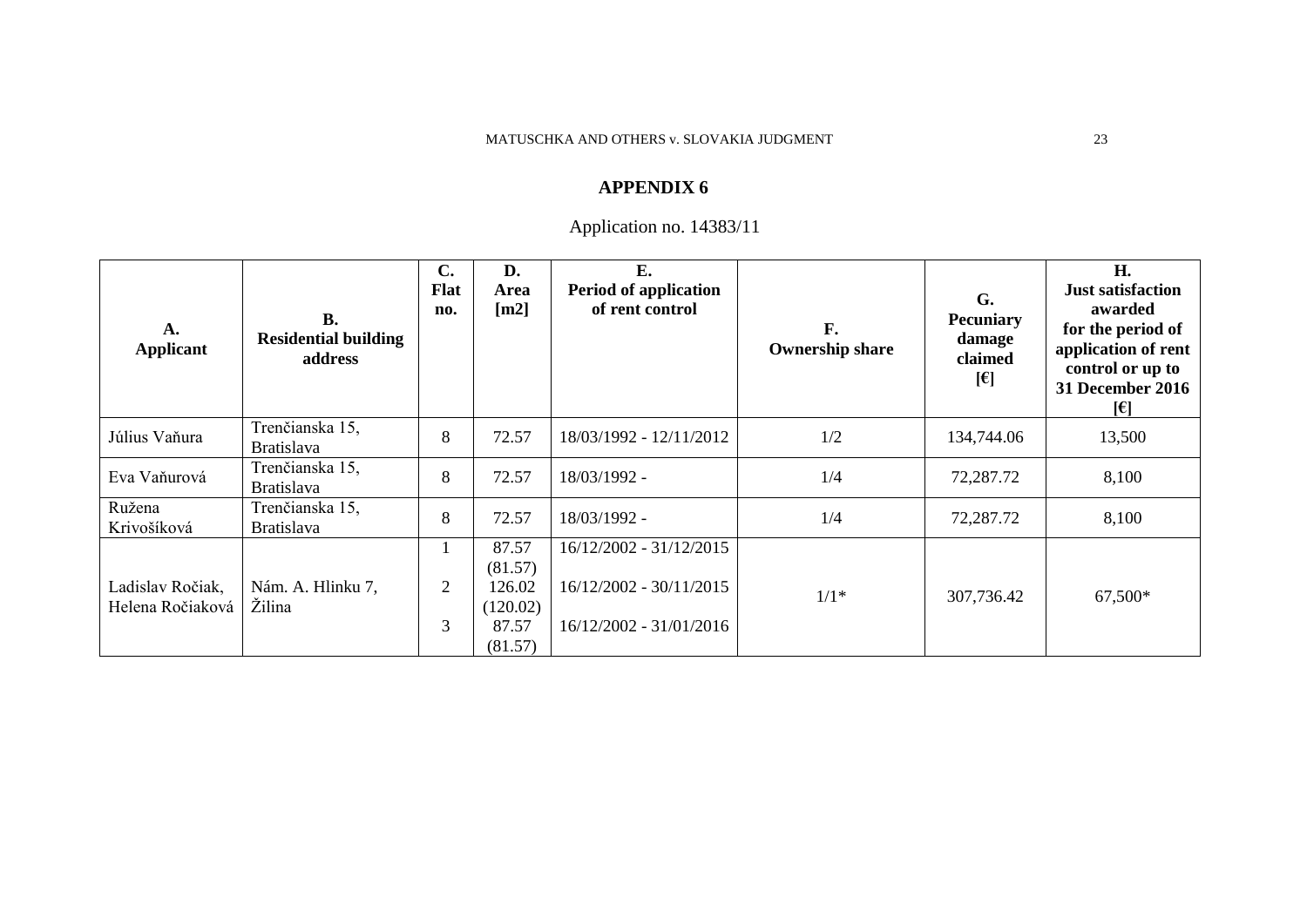|                      |                    |                | 114.70 | 20/10/2004 -            |                             |            |        |
|----------------------|--------------------|----------------|--------|-------------------------|-----------------------------|------------|--------|
|                      |                    | 3              | 118.80 | $20/10/2004$ -          |                             |            |        |
|                      | Cintorínska 24,    | 4              | 85.40  | $20/10/2004$ -          |                             |            |        |
| Ivan Albert          | Bratislava - Staré | 5              | 77.90  | $20/10/2004$ -          | 1/5                         | 244,260.33 | 28,100 |
|                      | Mesto              | 6              | 127.90 | $20/10/2004$ -          |                             |            |        |
|                      |                    | $\overline{7}$ | 86.80  | $20/10/2004$ -          |                             |            |        |
|                      |                    | 8              | 30.10  | 20/10/2004 - 23/06/2011 |                             |            |        |
|                      |                    |                | 114.70 | $20/10/2004$ -          |                             |            |        |
|                      |                    | 3              | 118.80 | $20/10/2004$ -          |                             |            |        |
|                      | Cintorínska 24,    | 4              | 85.40  | 20/10/2004 -            |                             |            |        |
| <b>Rudolf Albert</b> | Bratislava - Staré | 5              | 77.90  | $20/10/2004$ -          | 1/5                         | 244,260.33 | 28,100 |
|                      | Mesto              | 6              | 127.90 | $20/10/2004$ -          |                             |            |        |
|                      |                    | $\overline{7}$ | 86.80  | $20/10/2004$ -          |                             |            |        |
|                      |                    | 8              | 30.10  | 20/10/2004 - 23/06/2011 |                             |            |        |
|                      |                    |                | 114.70 | 14/12/2009 -            |                             |            |        |
|                      |                    | 3              | 118.80 | 14/12/2009 -            |                             |            |        |
|                      | Cintorínska 24,    | 4              | 85.40  | 14/12/2009 -            |                             |            |        |
| Katarína<br>Šináková | Bratislava - Staré | 5              | 77.90  | 14/12/2009 -            | 1/5                         | 92,776.92  | 16,200 |
|                      | Mesto              | 6              | 127.90 | 14/12/2009 -            |                             |            |        |
|                      |                    | 7              | 86.80  | 14/12/2009 -            |                             |            |        |
|                      |                    | 8              | 30.10  | 14/12/2009 - 23/06/2011 |                             |            |        |
|                      | Vlčková 39,        |                |        |                         | 1/3                         |            |        |
| Vlasta Pivarčiová    | Bratislava - Staré | 1              | 58.75  | 08/04/1999 - 25/07/2013 | $(08/04/1999 - 10/08/2008)$ | 86,259.22  | 7,000  |
|                      | Mesto              |                |        |                         | 2/3                         |            |        |
|                      |                    |                |        |                         | $(11/01/2008 - 25/07/2013)$ |            |        |
|                      | Heydukova 9,       |                |        |                         |                             |            |        |
| Georg Mayer          | Bratislava - Staré | 8              | 131.03 | 15/06/2006 -            | 12/96                       | 196,537.78 | 3,100  |
|                      | Mesto              |                |        |                         |                             |            |        |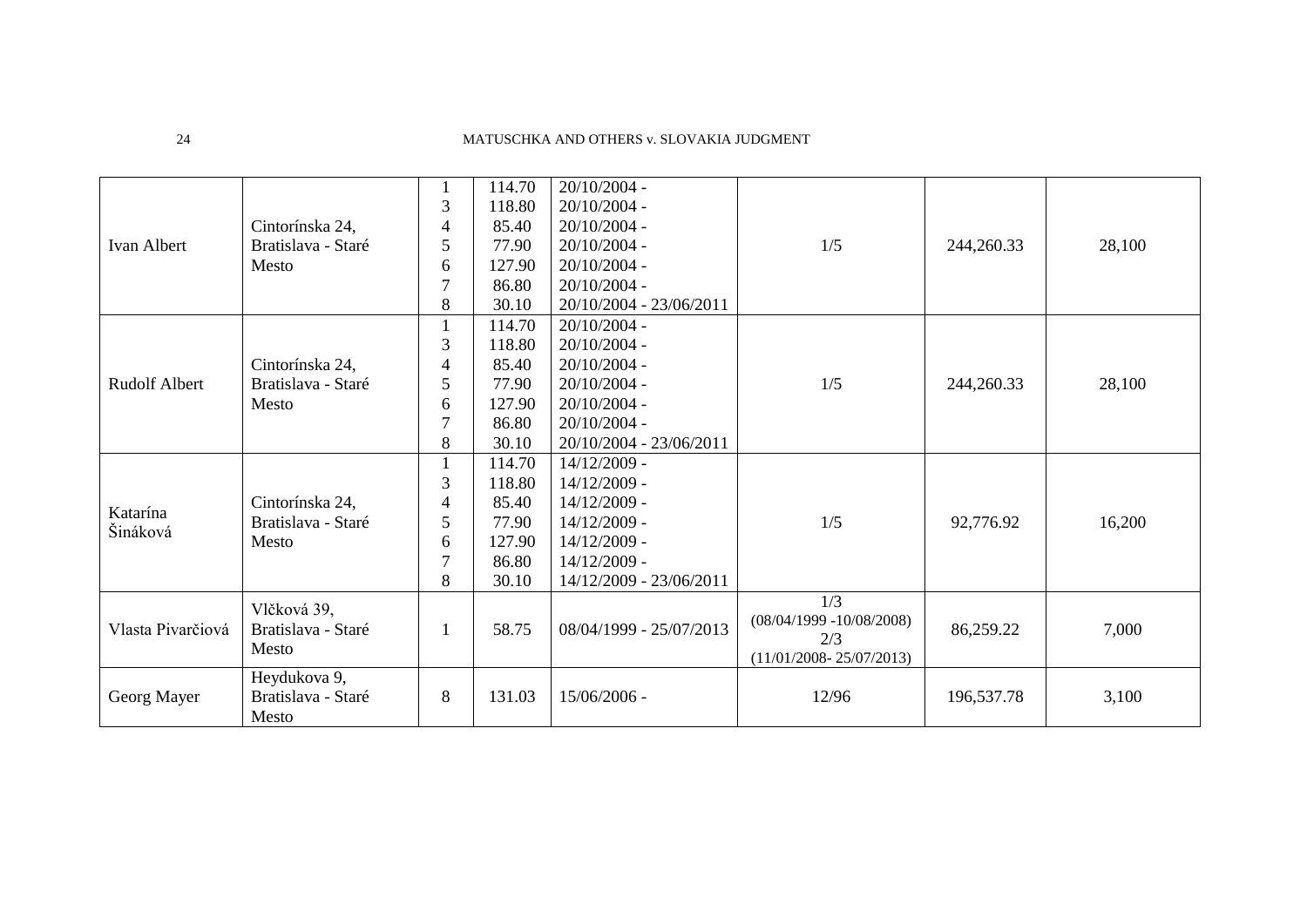| <b>Anton Sudek</b>     | Kuzmányho 15,<br>Bratislava - Staré<br>Mesto  |                                                                                   | 143.27                                                                           | 18/03/1992 -                                                                                                                                                                         | 1/2                                                             | 337,081.31   | 32,000 |
|------------------------|-----------------------------------------------|-----------------------------------------------------------------------------------|----------------------------------------------------------------------------------|--------------------------------------------------------------------------------------------------------------------------------------------------------------------------------------|-----------------------------------------------------------------|--------------|--------|
| Alžbeta<br>Strížencová | Kuzmányho 15,<br>Bratislava - Staré<br>Mesto  |                                                                                   | 143.27                                                                           | 18/03/1992 -                                                                                                                                                                         | 1/2                                                             | 337,081.31   | 32,000 |
| Ladislav<br>Banhégyi   | Šoltésovej 16,<br>Bratislava - Staré<br>Mesto | $\overline{2}$<br>3<br>$\overline{4}$<br>$\mathbf{r}$<br>9<br>10<br>11<br>5<br>12 | 53.58<br>45.92<br>92.26<br>101.64<br>101.64<br>87.16<br>87.16<br>101.64<br>87.16 | $07/01/1999$ -<br>$07/01/1999$ -<br>$07/01/1999$ -<br>$07/01/1999$ -<br>$07/01/1999$ -<br>$07/01/1999$ -<br>$07/01/1999$ -<br>$07/01/1999 - 27/11/2012$<br>$07/01/1999 - 24/10/2013$ | 1/6<br>$(07/01/1999 - 13/11/2007)$<br>5/24<br>$(14/11/2007 - )$ | 1,592,068.65 | 42,700 |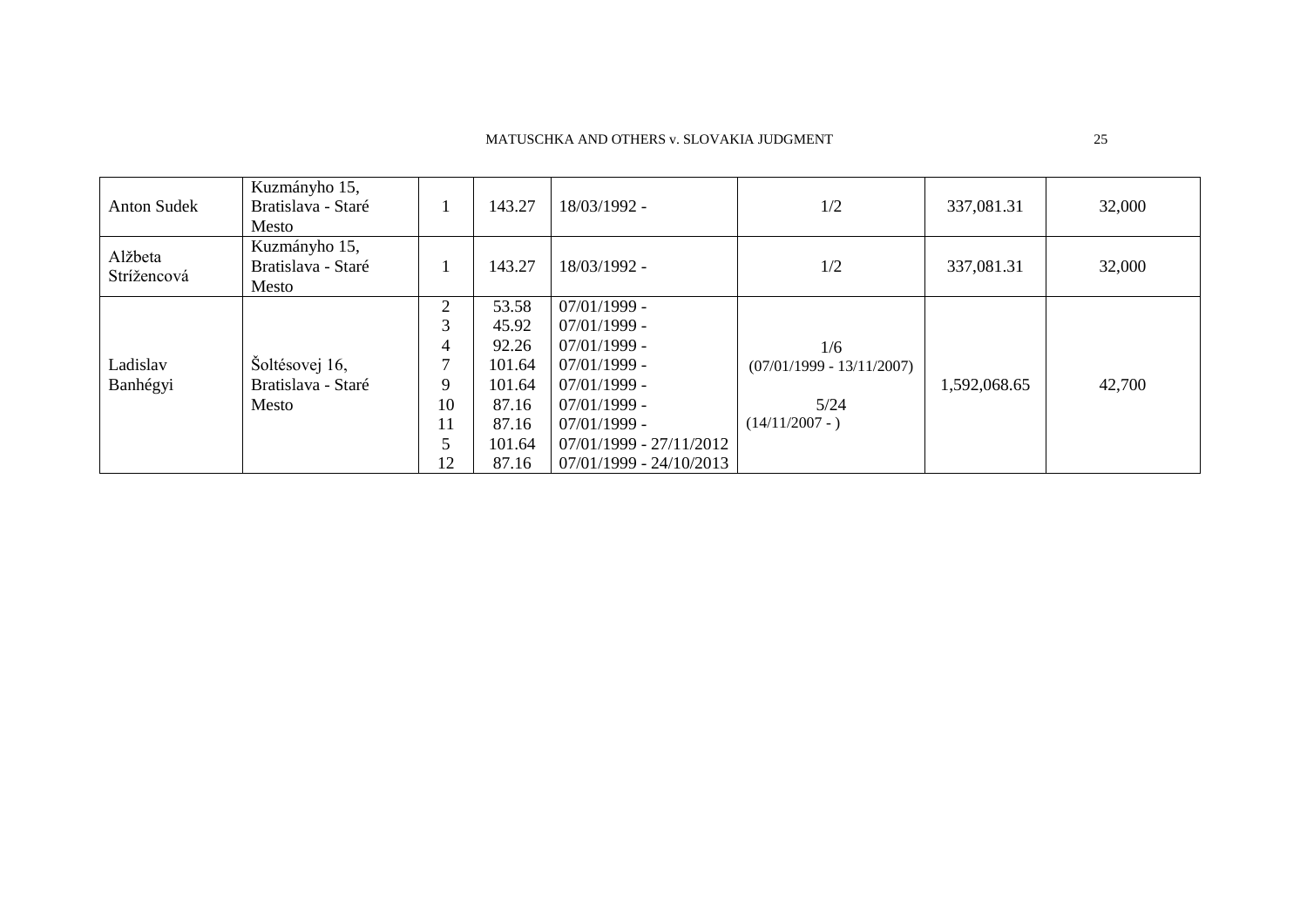|                 |                    | $\overline{2}$ | 76.17  | $07/01/1999$ -            |                             |              |         |
|-----------------|--------------------|----------------|--------|---------------------------|-----------------------------|--------------|---------|
|                 |                    | 3              | 79.15  | $07/01/1999$ -            |                             |              |         |
|                 |                    | 5              | 79.15  | $07/01/1999$ -            |                             |              |         |
|                 |                    | 8              | 79.61  | $07/01/1999$ -            |                             |              |         |
|                 |                    | 12             | 63.32  | $07/01/1999$ -            |                             |              |         |
|                 |                    | 15             | 69.27  | $07/01/1999$ -            | 1/6                         |              |         |
|                 |                    | 17             | 40.88  | $07/01/1999$ -            | $(07/01/1999 - 18/03/2003)$ |              |         |
|                 |                    | 18             | 41.91  | $07/01/1999$ -            |                             |              |         |
|                 | Železničiarska 10  | 19             | 54.81  | $07/01/1999$ -            | 1/3                         |              |         |
|                 | Bratislava - Staré | 21             | 57.18  | $07/01/1999$ -            | $(19/03/2003 - 12/07/2004)$ |              | 135,600 |
|                 | Mesto              | 24             | 44.25  | $07/01/1999$ -            |                             |              |         |
|                 |                    | 28             | 44.25  | $07/01/1999$ -            | 1/2                         |              |         |
|                 |                    | 29             | 57.18  | $07/01/1999$ -            | $(13/07/2004 - )$           |              |         |
|                 |                    | 31             | 42.86  | $07/01/1999$ -            |                             |              |         |
|                 |                    | 32             | 44.25  | $07/01/1999$ -            |                             |              |         |
|                 |                    | 6              | 79.61  | 07/01/1999 - 11/02/2013   |                             |              |         |
|                 |                    | 11             | 69.27  | 07/01/1999 - 18/04/2011   |                             |              |         |
|                 |                    | 14             | 63.32  | 07/01/1999 - 01/06/2011   |                             |              |         |
|                 |                    | 20             | 33.09  | 07/01/1999 - 13/12/2010   |                             |              |         |
|                 |                    | $\overline{2}$ | 53.58  | $07/01/1999$ -            |                             |              |         |
|                 |                    | 3              | 45.92  | $07/01/1999$ -            |                             |              |         |
| Imrich Banhégyi |                    | 4              | 92.26  | $07/01/1999$ -            | 1/6                         |              |         |
|                 | Šoltésovej 16,     | 7              | 101.64 | $07/01/1999$ -            | $(07/01/1999 - 13/11/2007)$ |              |         |
|                 | Bratislava - Staré | 9              | 101.64 | $07/01/1999$ -            |                             | 1,592,068.65 | 42,700  |
|                 | Mesto              | 10             | 87.16  | $07/01/1999$ -            | $5/24$                      |              |         |
|                 |                    | 11             | 87.16  | $07/01/1999$ -            | $(14/11/2007 - )$           |              |         |
|                 |                    | 5              | 101.64 | 07/01/1999 - 27/11/2012   |                             |              |         |
|                 |                    | 12             | 87.16  | $07/01/1999 - 24/10/2013$ |                             |              |         |